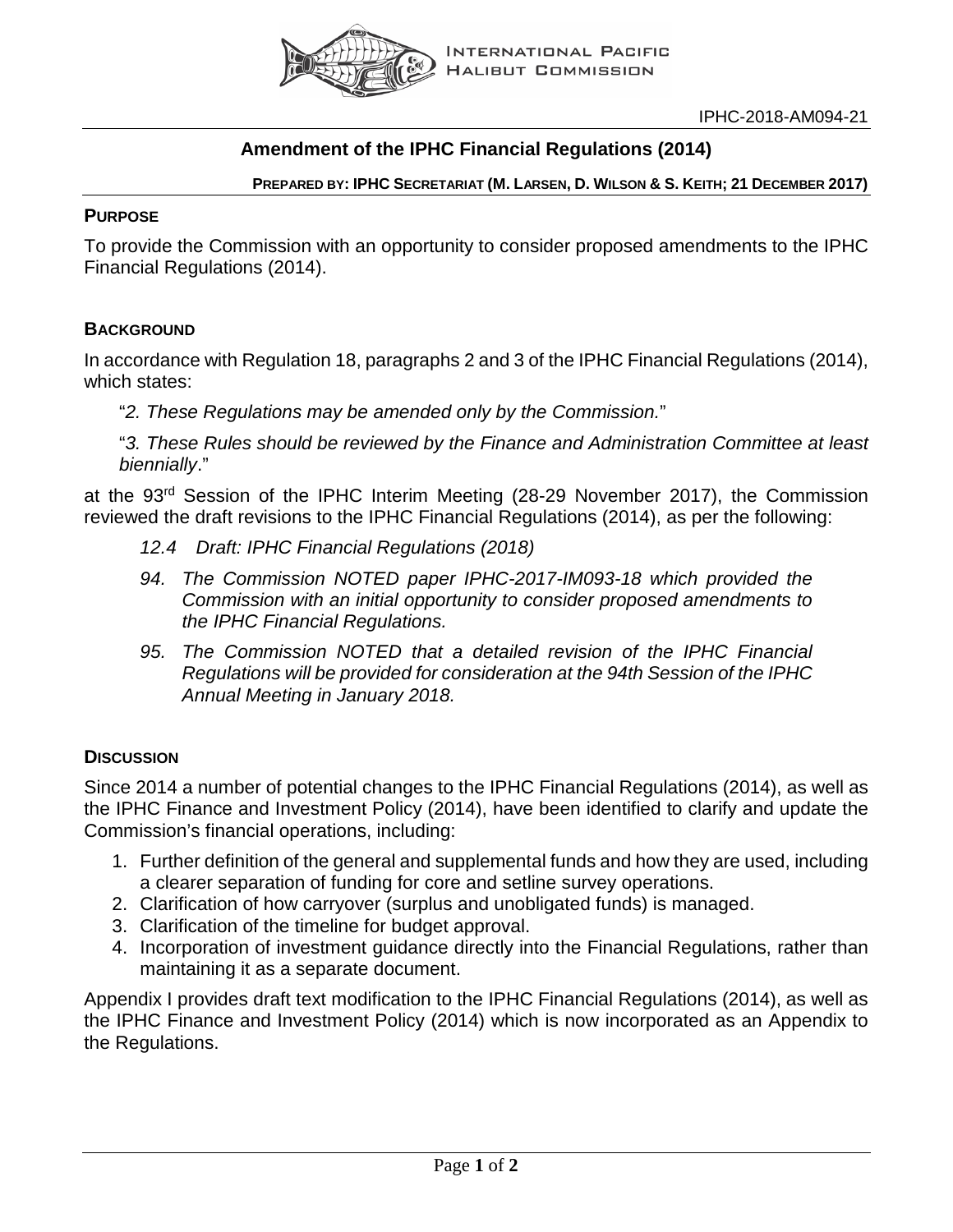#### **RECOMMENDATIONS**

That the Commission:

- 1) **NOTE** paper IPHC-2018-AM094-21, which provides the Commission with an opportunity to consider proposed amendments to the IPHC Financial Regulations (2014) and the IPHC Finance and Investment Policy (2014).
- 2) **ADOPT** the revised IPHC Financial Regulations (2018) by consensus in accordance with the provisions of the Convention.

#### **APPENDICES**

**APPENDIX I** Proposed: International Pacific Halibut Commission Financial Regulations (2018)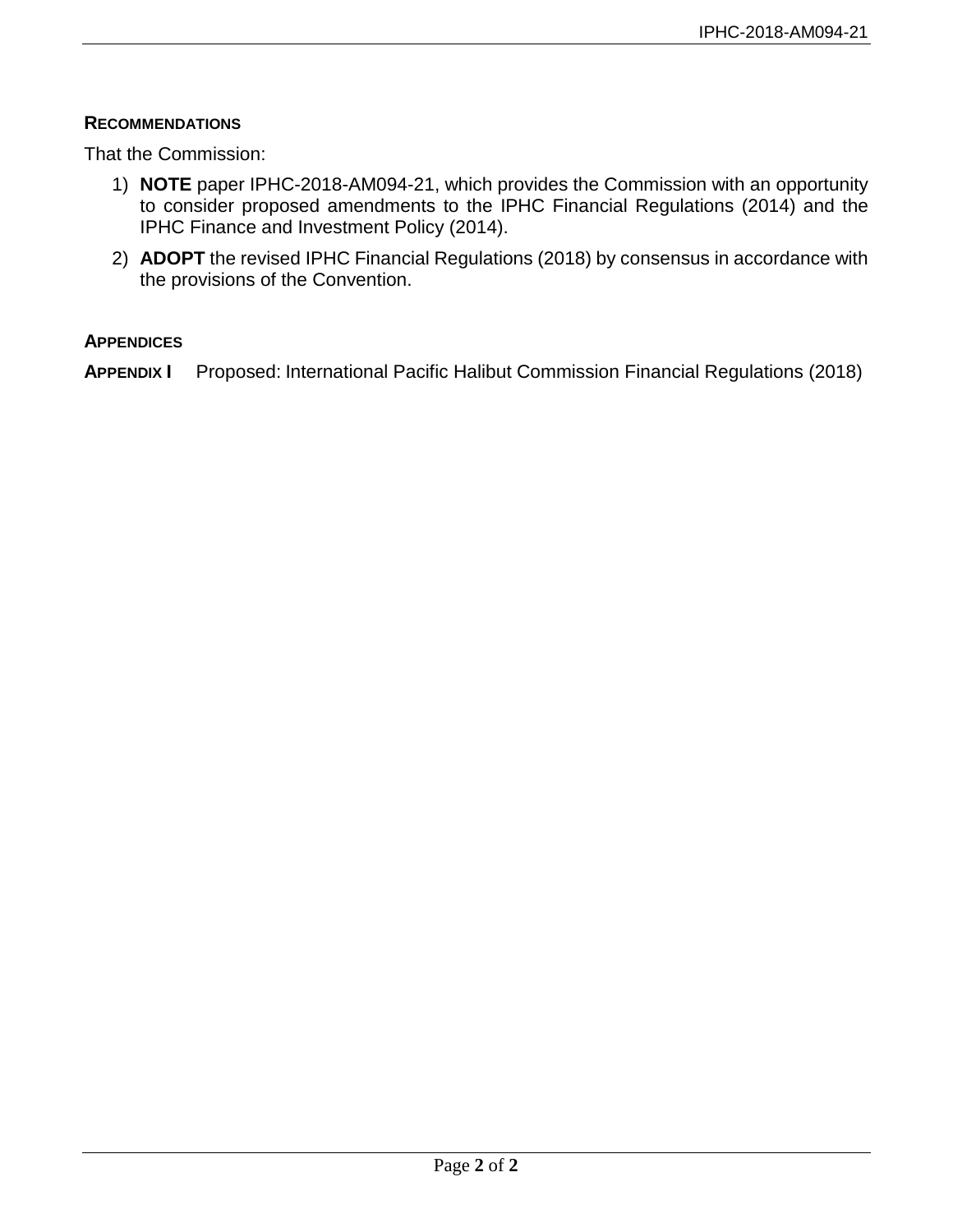Appendix I



# <span id="page-2-0"></span>**INTERNATIONAL PACIFIC HALIBUT COMMISSION**

## **FINANCIAL REGULATIONS**

**(2018)**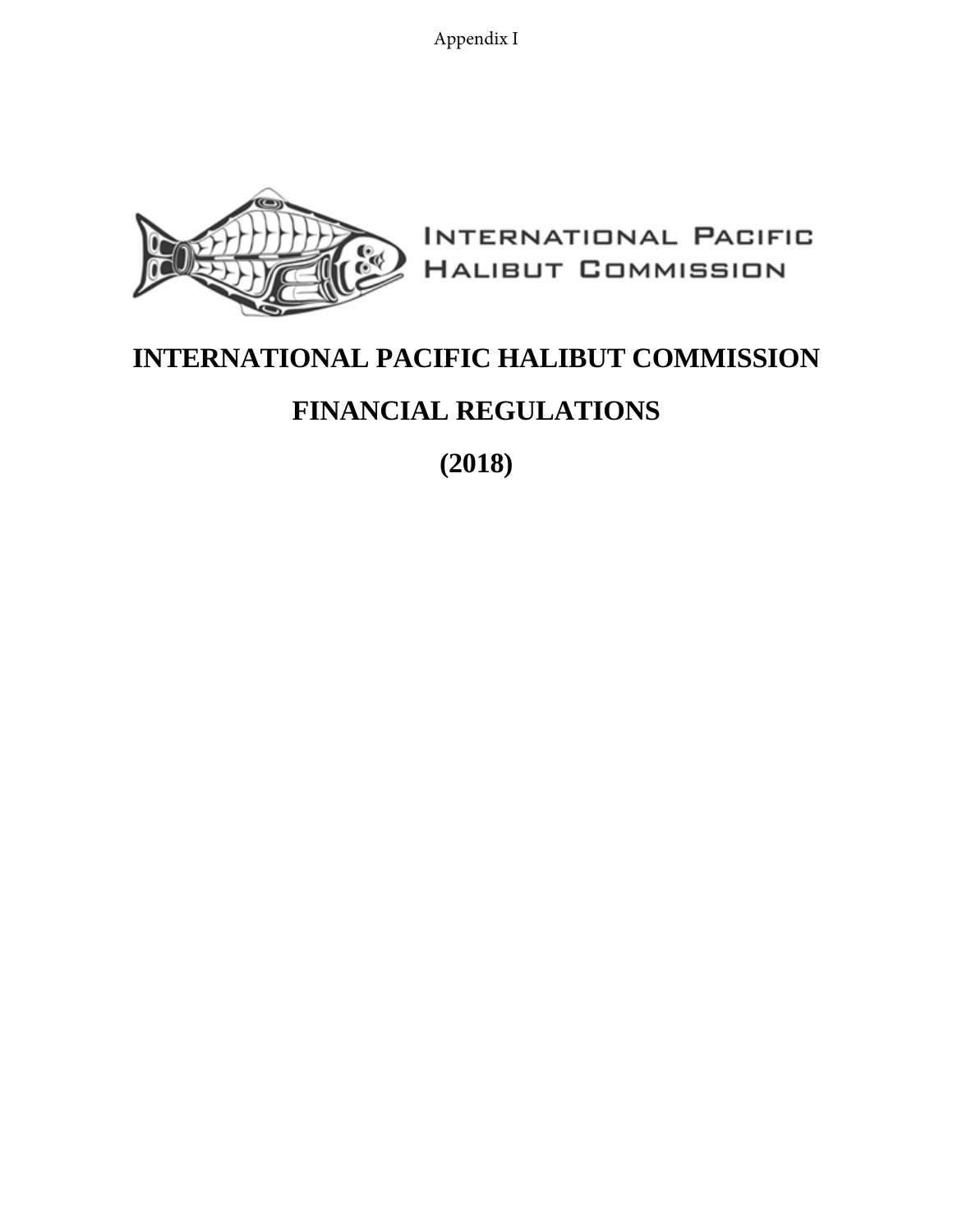

### **Table of Contents**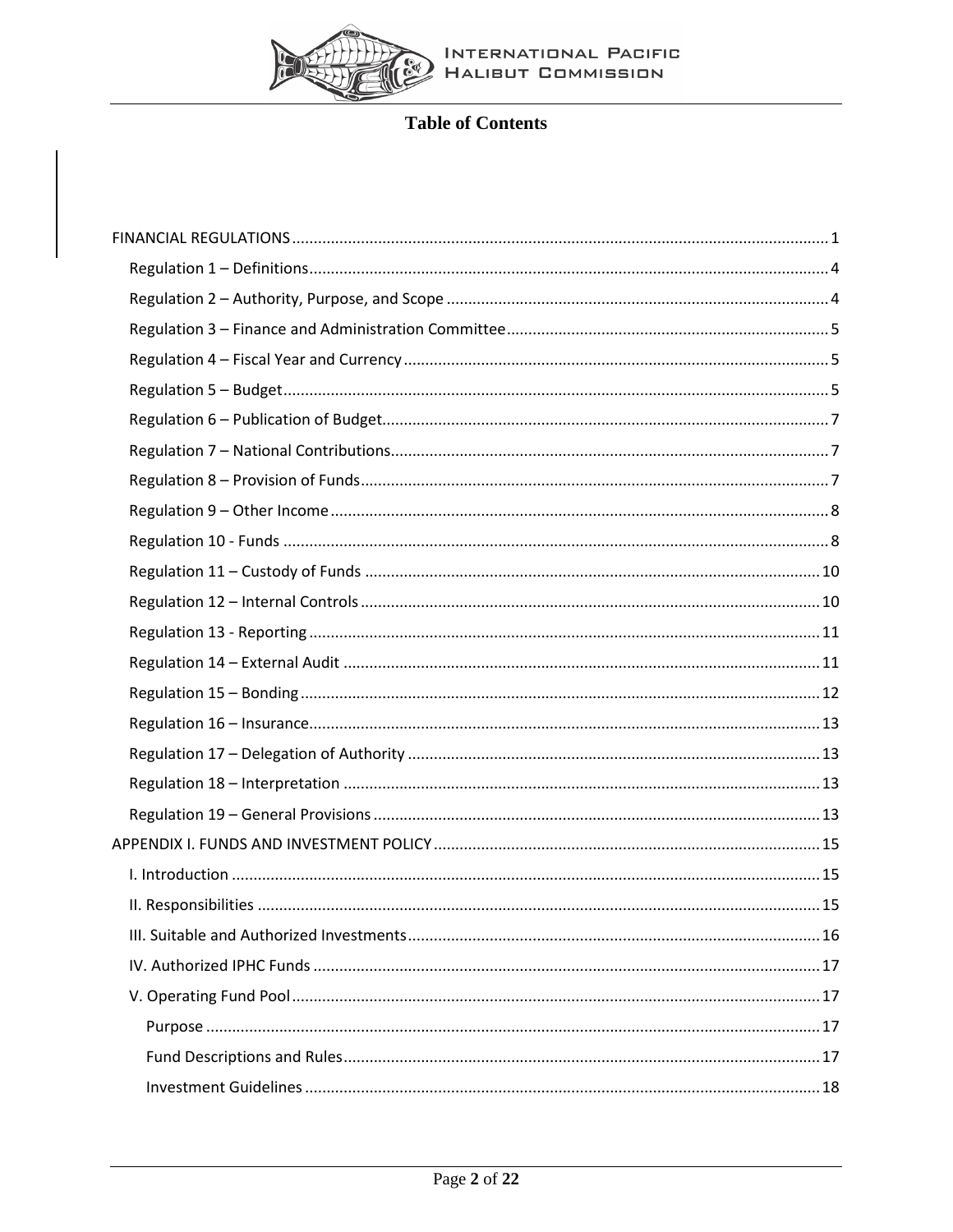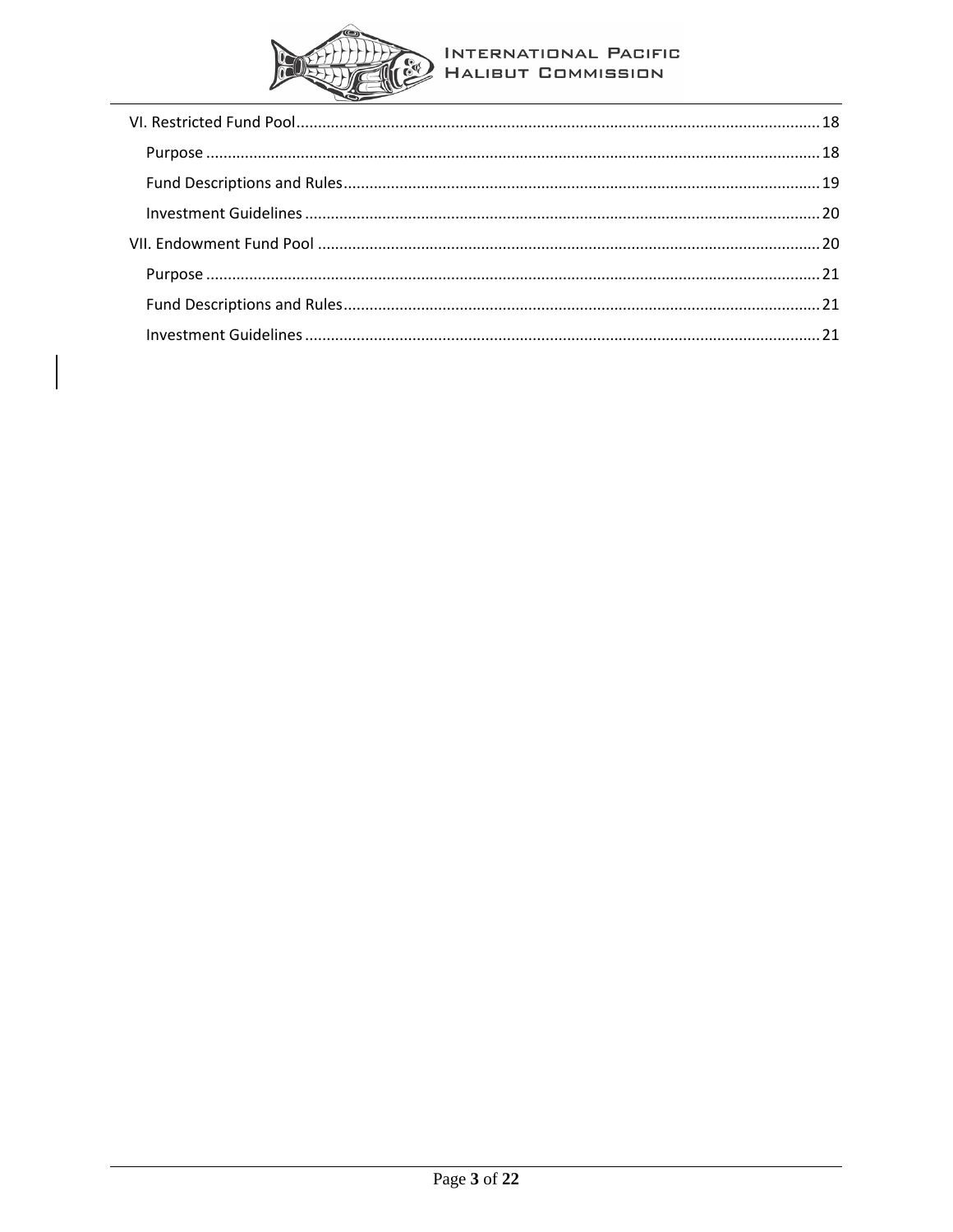

### **Regulation 1 – Definitions**

<span id="page-5-0"></span>For the purpose of these Financial Regulations, the following definitions apply:

**Convention**: the Convention between the United States of America and Canada for the Preservation of the Halibut Fishery of the Northern Pacific Ocean and Bering Sea, signed at Ottawa, Canada on 2 March 1953, as amended by the Protocol Amending the Convention, signed at Washington 29 March 1979, and includes the regulations promulgated thereunder.

**Commission**: the International Pacific Halibut Commission provided for by Article III, paragraph 1 of the Convention.

**Contracting Parties**: Consisting of the two Members, Canada and the United States of America (3 Commissioners from each Party).

**Executive Director**: the Director of the Commission.

**Pacific halibut**: fish of the species *Hippoglossus stenolepis*.

**Rules of Procedure**: The Rules of Procedure (2017, or subsequent revision) of the Commission.

**Session:** Any meeting of the Commission or its subsidiary bodies

# <span id="page-5-1"></span>**Regulation**  $\frac{12}{2}$  **– Authority, Purpose, and ScopeApplicability**

The following Regulations shall govern the financial administration of the International Pacific Halibut Commission and are established pursuant to the Commission's Rules of Procedure. The terms "Commission," "Convention," Contracting Parties," "Chair," and "Staff" are used in these Regulations as defined in the Rules of Procedure.

- 1. **Authority**: These Financial Regulations consist of regulations adopted by the International Pacific Halibut Commission, hereinafter referred to as "the Commission," pursuant to the Convention between Canada and the United States of America for the Preservation of the Halibut Fishery of the Northern Pacific Ocean and Bering Sea, hereinafter referred to as "the Convention," signed first in 1923 and revised several times since, most recently in 1953, as amended by the Protocol signed by both countries, hereinafter referred to as "the Contracting Parties," in 1979.
- 2. **Purpose**: The purpose of this document is to provide the regulations to govern the financial administration of the International Pacific Halibut Commission and established pursuant to the Commission's Rules of Procedure (2017, or any subsequent revision).
- 3. **Scope**: The IPHC Secretariat, Commission and the Finance and Administration Committee. All subsidiary bodies shall operate under the Rules of Procedure of the Commission *mutatis*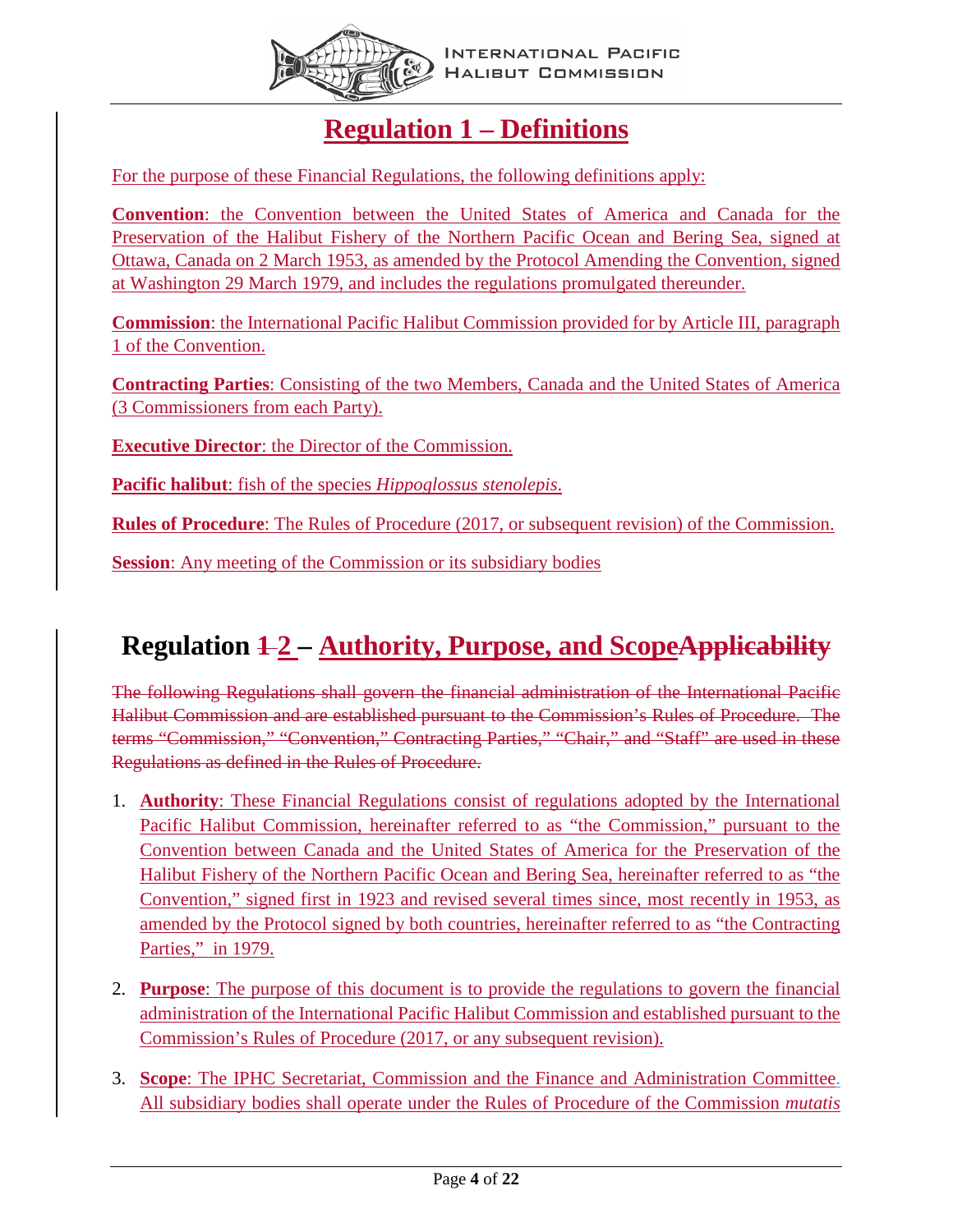

*mutandis*, except where specific provisions are laid down in the Convention or in these Financial Regulations.

### <span id="page-6-0"></span>**Regulation 2 3 – Finance and Administration Committee**

- 1. The Commission shall designate a Finance and Administration Committee (FAC) composed from among current Commissioners, tasked with reviewing and making recommendations on financial matters. The Finance and Administration Committee Committee's-recommendations shall be considered and approved by the Commission subject to Article III, Paragraph 1 of the Convention.
- 2. In addition to general oversight of financial matters and other duties specified in these Regulations, the Finance and Administration Committee shall carry out the following duties on behalf of the Commission:
	- a) Overseeing the financial reporting style and methodology;
	- b) Overseeing accounting policies and practices;
	- c) Approving the hiring, performance, and independence of the external auditor;
	- d) Discussing financial risk management policies and practices with **StaffIPHC** Secretariat staff.

### **Regulation 3 4 – Fiscal Year and Currency**

<span id="page-6-1"></span>1. The fiscal year shall be the period from 1 October  $\rightarrow$  to the following 30 September  $\rightarrow$  40, both dates inclusive. Funds may be held in either U.S. (USD) or Canadian (CAD) dollars. All monetary figures in these Regulations are expressed in U.S. dollars, and all financial accounting of the Commission shall be in U.S. dollars.

### **Regulation 4 5 – Budget**

- <span id="page-6-2"></span>1. Annual budget estimates shall cover income and expenditures for the fiscal year to which they relate.
- 2. Annual budget estimates shall be divided into categories corresponding to programs and departments. Each category shall be accompanied by such information, annexes and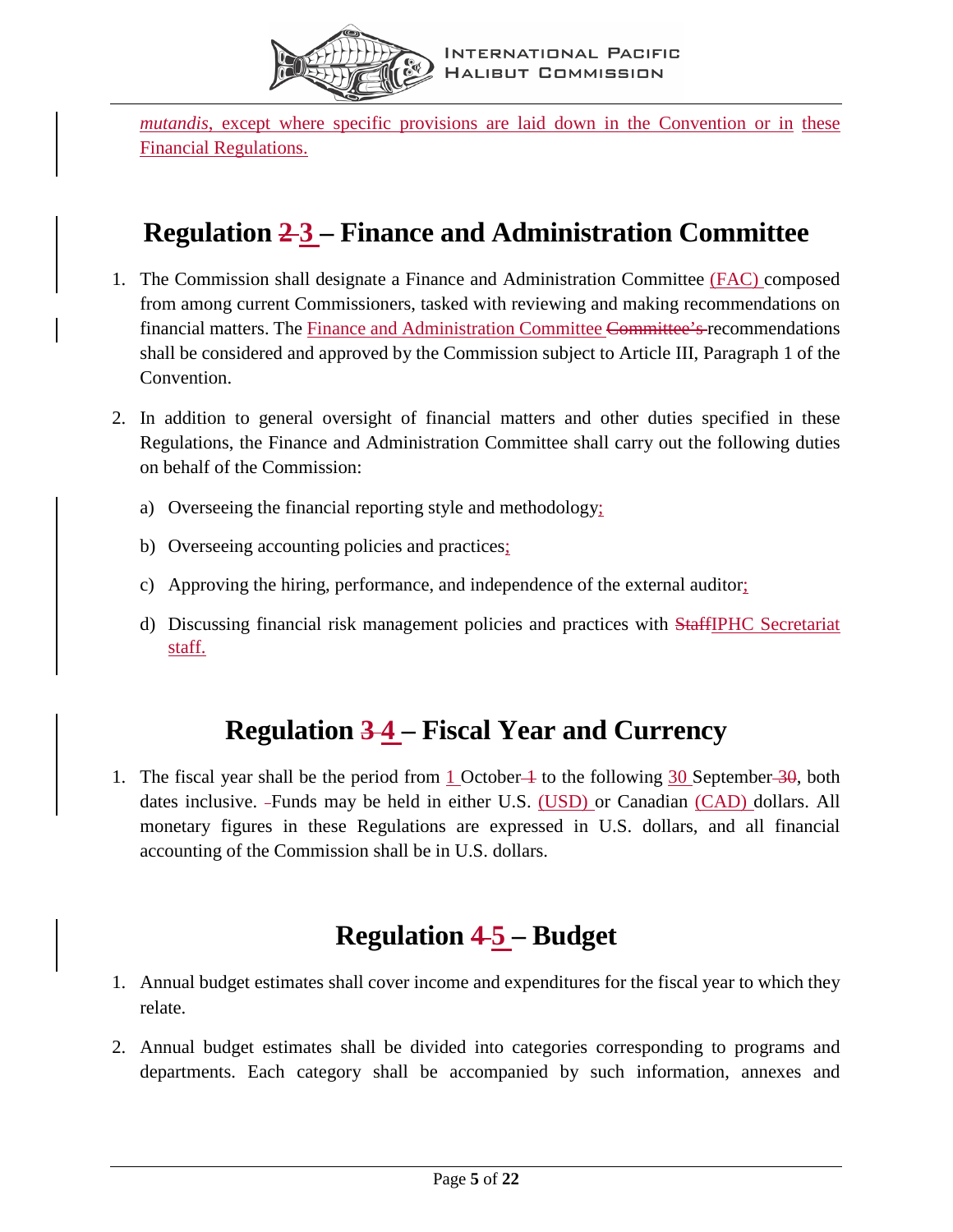

explanatory statements as may be requested on behalf of the Commission, and such further annexes or statements as the Executive Director may deem necessary and useful.

3. The Executive Director shall prepare and submit to the Finance and Administration Committee, Contracting Parties, and Commissioners, no later than 3020 days before the Commission's Interim Meeting, budget estimates for the next three fiscal years.

> NOTE: Dates should be 30 days to be consistent with the ROP (2017)

- 4. At the Commission's Interim Meeting, the Finance and Administration Committee shall review income and expenses for the prior fiscal year, and review and recommend changes to the budget estimates for the next three fiscal years.
- 5. At its regular Annual Meeting, the Commission shall review income and expenses for the prior fiscal year, review and adopt a budget for the next two fiscal years, and review the budget estimates for the following subsequent two fiscal years. The Commission may amend or adjust the budgets as necessary to reflect changing priorities or contingencies.
- 6. In preparing budget estimates for consideration of the Commission, the Executive Director shall fully take into account any unobligated funds carried over from previous years' national contributions, and any other income, which may be available for expenditure in the year for which the budget estimates are prepared.
- 7. The Executive Director shall assess the Contracting Parties on the basis of the budget adopted by the Commission and in accordance with Article III, Paragraph 1 of the Convention.
- 8. Should either of the Contracting Parties not approve its assessment in whole or in part, the Executive Director shall forthwith notify the other Contracting Party and, after consulting with the Chairperson of the Commission, shall recommend revisions to the budget as may appear necessary.
- 9. Any revisions to a budget or supplementary estimates shall be prepared by the Executive Director and submitted to the Chairperson for approval. Subject to consultation with the other Commissioners, the Chairperson may approve the revisions, obtain the Commissioners' approval through the established procedures for interim voting, or call a special meeting to collect a vote. After approval, the estimates shall be acted upon in the same manner as regular budgets or estimates.
- 10. The Executive Director may, in any fiscal year, transfer funds in an amount not exceeding 1% of the total budget (including any unobligated funds carried over from previous year/s, as described in Rule 5, paragraph 6) between categories within the current years' budget. The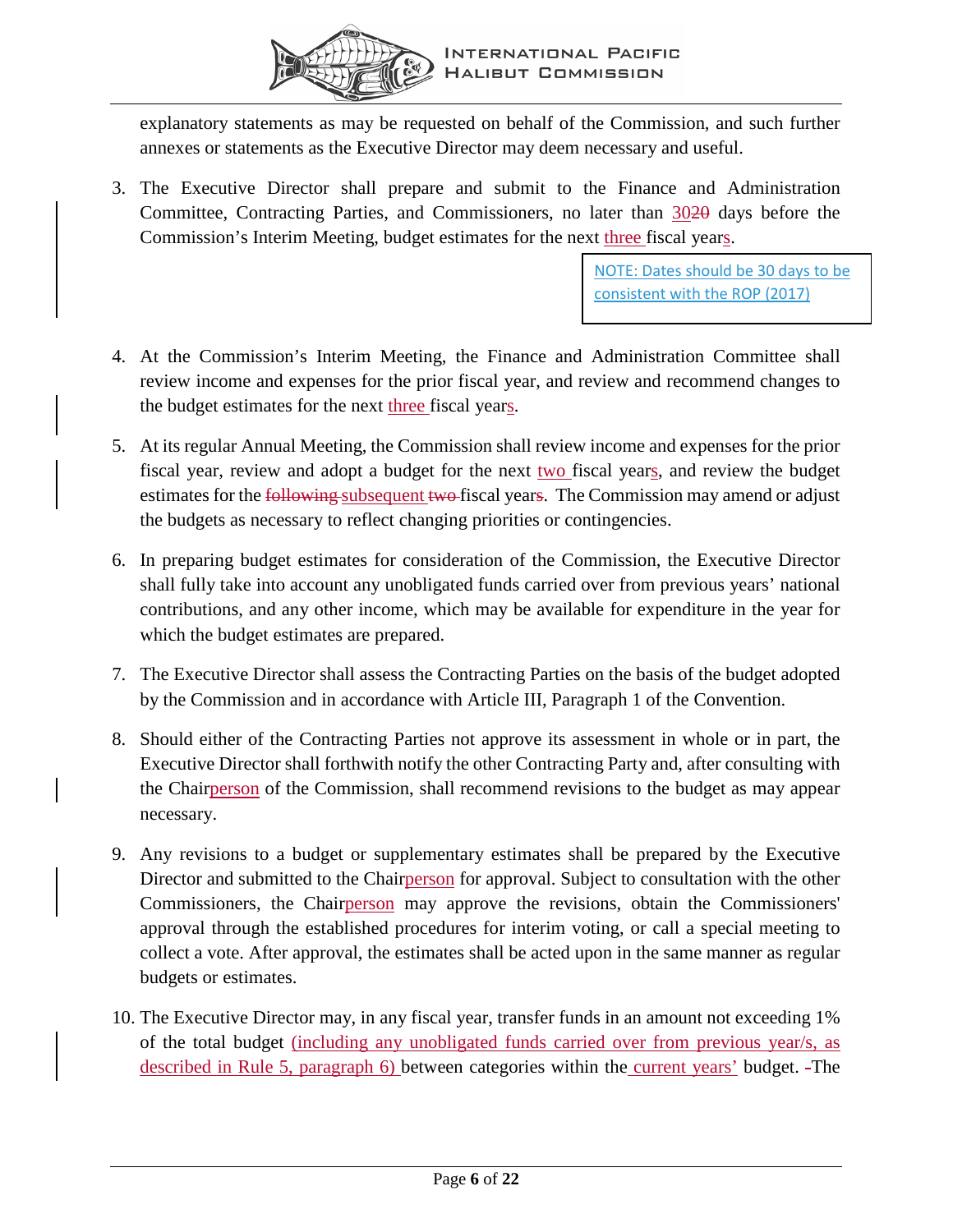

Chairperson of the Commission may, in any fiscal year, authorize the Executive Director to transfer funds in an amount exceeding 1% of the total budget between categories.

# **Regulation 5 6 – Publication of Budget**

<span id="page-8-0"></span>1. A summary of the budget of the Commission shall be available at the Commission's website and  $\theta$  by other electronic communication means approved by the Commission.

# **Regulation 6 7 – National Contributions**

- <span id="page-8-1"></span>1. The receipt of national contributions from the Contracting Parties shall constitute an authorization to the Executive Director to incur obligations and make payments for the purposes and up to the amounts authorized by the Commission.
- 2. The Executive Director may use existing funds to incur obligations before a budget is approved or before national contributions are voted, when such obligations are necessary for the continued effective functioning of the Commission and provided such obligations do not exceed the scale of such requirements as authorized in the most recent approved budget. The Executive Director must obtain approval for significant deviations from this level of spending from the Commission.

# **Regulation 7 8 – Provision of Funds**

- <span id="page-8-2"></span>1. The Commission operations shall be financed by national contributions in U.S. dollars made by the Contracting Parties, in accordance with Article III, Paragraph 1 of the Convention. Pending the receipt of such contributions, the operations may be financed from the General and Supplementary Accounts as described in Regulation 67.2.
- 2. After the Commission has adopted a budget, revisions to a budget, or a supplementary budget, the Executive Director shall:
	- a) Transmit to the Contracting Parties such documents and information as may be required by the government departments responsible for approving national contributions and appropriating the funds;
	- b) Request that the funds be remitted in accordance with procedures agreed upon by each of the Contracting Parties.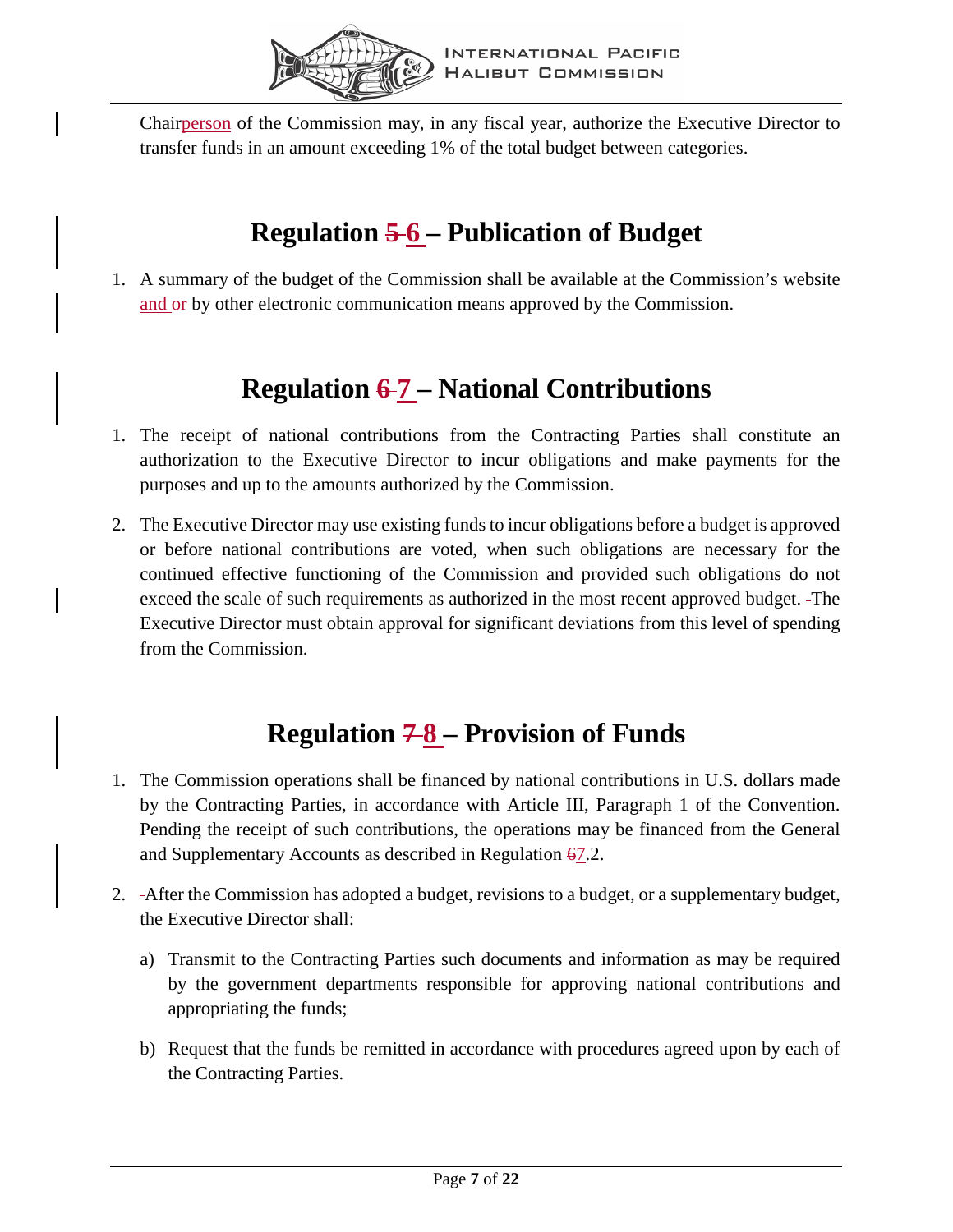

- 3. Funds shall remain available for twelve (12) months following the end of the fiscal year to which the funds relate, to discharge obligations incurred during that fiscal year.
- 4. At the end of the twelve-month period, any obligation incurred in the prior year which remains unliquidated shall be cancelled, or where the obligation remains a valid charge, transferred as an obligation against current-year funds. Any balance in funds shall be accounted for in accordance with the provisions of Regulations  $45.10$  and  $910.7$ .

### **Regulation 8 9 – Other Income**

- <span id="page-9-0"></span>1. The Commission may receive revenue from the sales of fish harvested during the course of research or other scientific operations, pursuant to Article III, Paragraph 2 of the Convention. Such revenues shall be credited to the Supplemental Fund (described in Regulation 910). Revenue from the sale of fish shall be used to support therelated to the Standardized IPHC's Fishery-Independent Setline Stock Assessment (SSA) Survey (FISS) shall be credited to the Supplemental Fund. and approved research. Revenue from the sale of fish for Pacific halibut research or operations not related to the IPHC's Fishery-Independent Setline Survey (FISS) shall be credited to the General Fund.
- 2. The Commission may receive, on occasion, monies in addition to those received from the Contracting Parties to fund the Commission's annual budget. -Such funds may be from contracted or granted research agreements or from private organizations or other government agencies for the purpose of funding Pacific halibut research or operations. Such funds will be managed in the Supplemental Fund. Funds related to the IPHC's Fishery-Independent Setline Survey (FISS) shall be credited to the Supplemental Fund. Funds received for Pacific halibut research or operations not related to the IPHC's Fishery-Independent Setline Survey (FISS) shall be credited to the General Fund.

NOTE: - Discussion of 'Funds' should come before 'Other Income' which details the funds.

# **Regulation 9 10 - Funds**

<span id="page-9-1"></span>1. All monetary holdings shall be subject to the Funds and Investment Policy of the Commission (provided at **[Appendix I](#page-16-0)**), which will include the approved purposes, limits, and specific rules of use for each fund. The Funds and Investment Policy shall be prepared by the Executive Director, reviewed by the Finance and Administration Committee, and approved by the Commission. The Finance and Administration Committee shall review the Funds and Investment Policy at least biennially and recommend any changes to the Commission.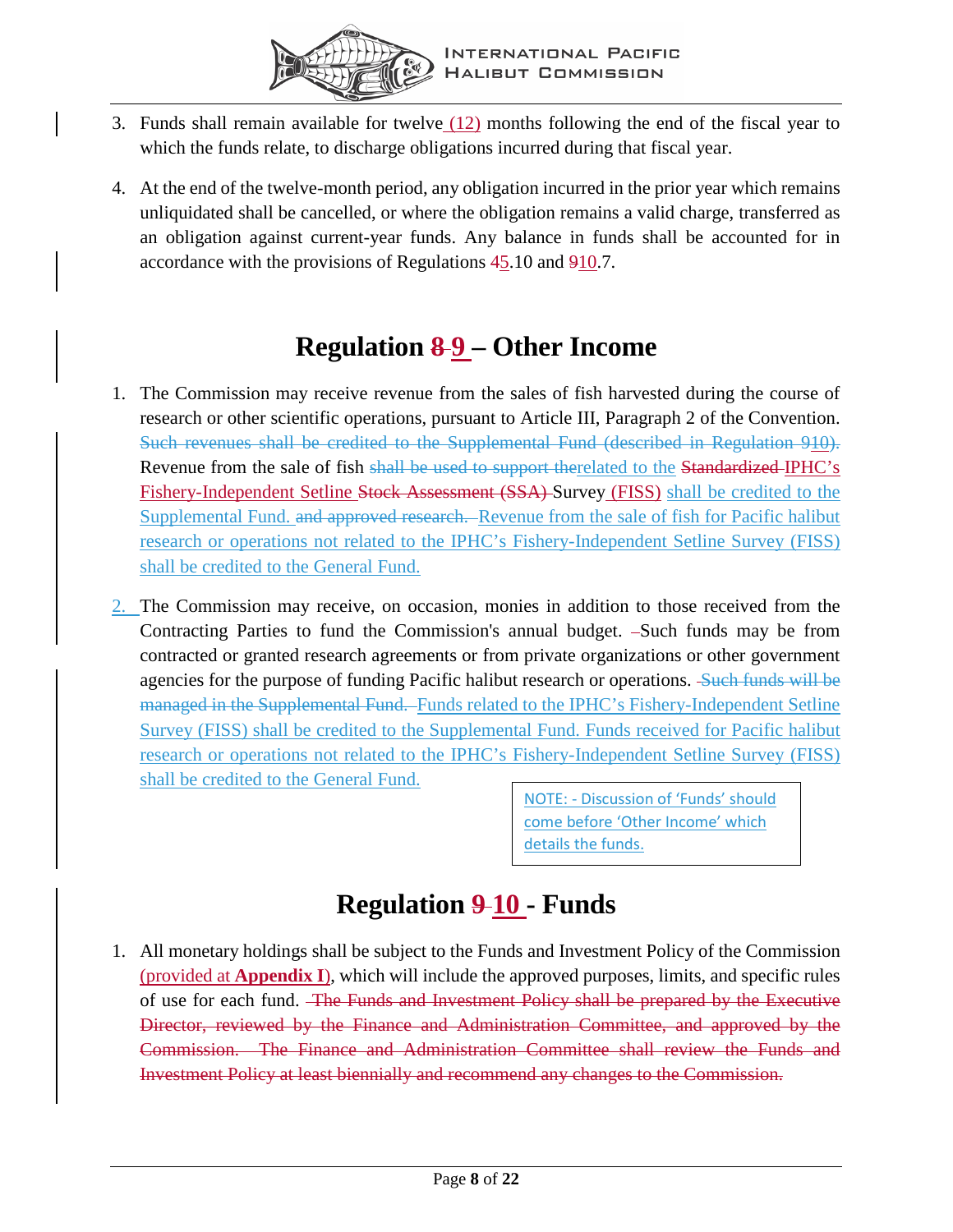

- 2. There shall be established a General Fund and a Supplemental Fund for the purposes of accounting for the income and expenditures of the Commission. Other funds may be established by the Commission as necessary.
- 3. The General Fund shall be a national contributions fund and shall be used to support the general operations and administrative expenditures of the Commission. (For historical purposes, note that at times in the past the General Fund was known as the "Appropriations Fund.").
- 4. The following monies shall be credited to the General Fund:
	- a) Contributions received from the Contracting Parties;
	- b) Receipts from the sale of surplus Commission property purchased from the General Fund;
	- c) Interest income earned by the General Fund; $\overline{\cdot}$ .

d) Receipts from the sale of fish related to Pacific halibut research or operations;

c)e) Receipts from grants and contracts related to Pacific halibut research or operations.

- 5. The Supplemental Fund shall be a working capital fund and shall be used to support the IPHC's Fishery-Independent Setline Survey (FISS)Standardized Stock Assessment (SSA) Survey and approved research.
- 6. The following monies shall be credited to the Supplemental Fund:
	- a) Receipts from the sale of fish related to the IPHC's Fishery-Independent Setline Survey (FISS);
	- b) Receipts from the sales of surplus Commission property purchased from the Supplemental Fund;
	- c) Interest income earned by the Supplemental Fund;
	- d) Receipts from grants and contracts fish related to the IPHC's Fishery-Independent Setline Survey (FISS);
	- e) Any other income not specified elsewhere in these Regulations or in the Funds and Investment Policy.
- 7. The Executive Director may transfer funds from the Supplemental Fund to the General Fund temporarily to the extent necessary to finance expenditures pending receipt of national contributions from the Contracting Parties as described in Regulation  $67.2$ .
- 8. The Executive Director may transfer funds between the Supplemental General Fund and other established funds as allowed by the approved budget and defined purposes, limits, and rules of use for each fund.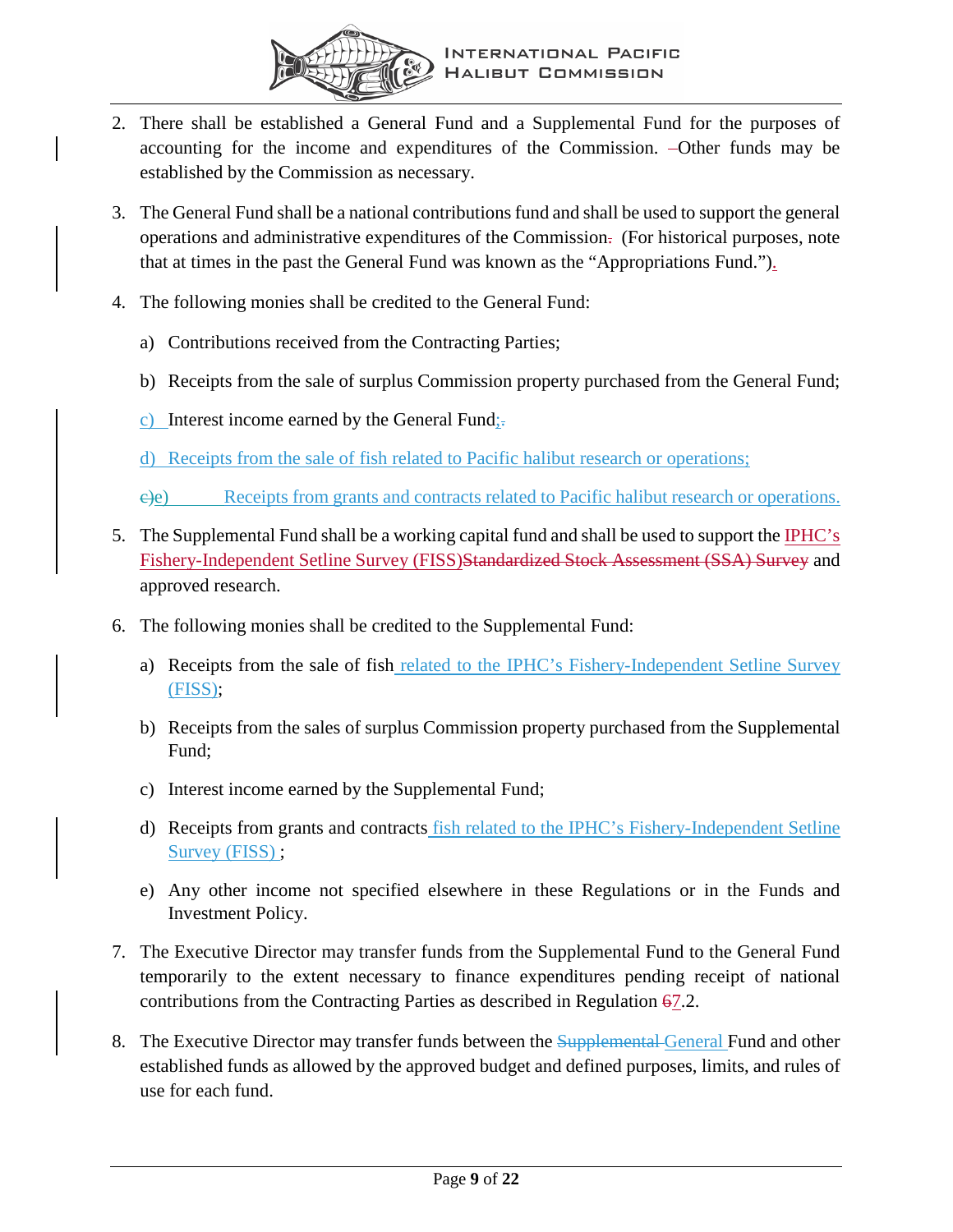

9. Previous year's surplus and unobligated funds shall be retained in the General and Supplemental Fund based on the stated fund policy in this section. Surplus and unobligated funds shall be reviewed and approved by the Finance and Administration Committee on an annual basis, in conjunction with approval of the previous year's expenses.

## **Regulation 10 11 – Custody of Funds**

<span id="page-11-0"></span>1. The Executive Director shall designate the bank or banks in which the funds of the Commission shall be kept and shall report the identity of the bank or banks so designated to the Commission.

### **Regulation 11 12 – Internal Controls**

- <span id="page-11-1"></span>1. The Executive Director shall be accountable to the Commission for the proper management of the Commission's financial resources in accordance with the Commission's Rules of Procedure (2017, or any subsequent revision) and these Regulations.
- 2. No obligations shall be incurred until allotments or other appropriate authorizations have been made in writing under the authority of the Executive Director.
- 3. The Executive Director shall:
	- a) Establish detailed financial procedures to ensure effective financial administration and the exercise of economy;
	- b) Sign on behalf of the Commission for all financial and ordinary business matters of the Commission;
	- c) Cause all payments to be made on the basis of supporting vouchers and other documents and ensure that services or goods contracted for have been received;
	- d) Designate in writing the <del>members of the C</del>ommission's Secretariat Staff who may receive monies, incur obligations, sign on behalf of the Commission, and make payments on behalf of the Commission.
- 4. The Executive Director may, after full investigation, authorize the writing off of losses of cash, stores, and other assets, provided that a statement explaining the losses shall be submitted to the Commission and the Auditors with the annual accounts.
- 5. The Executive Director may, with the approval of the Chairperson of the Commission, authorize the transfer of surplus stores or assets to charitable organizations or to scientific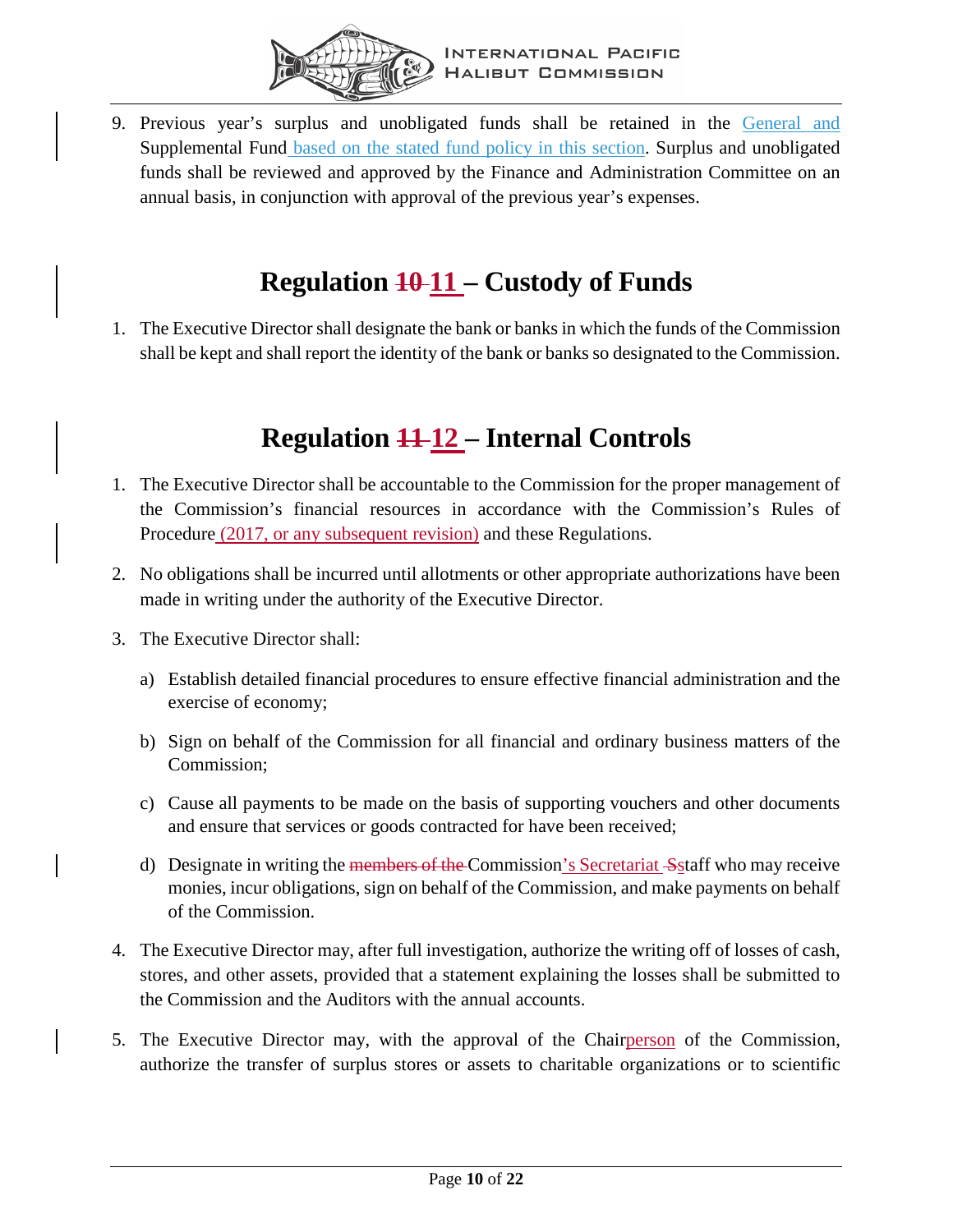

societies associated with the Commission. The record of all such transfers shall be submitted to the Auditors with the annual accounts.

- 6. For the issuance of purchase orders and contracts in excess of \$50,000 and all vessel charter agreements the Executive Director shall obtain the approval of the Chairperson or Vice-Chairperson.
- 7. In the case of unforeseen conditions, the Executive Director may deviate from approved total budget levels at the discretion of the Chairperson.

# **Regulation 12 13 - Reporting**

- <span id="page-12-0"></span>1. The Executive Director shall maintain such accounting records as are necessary for each fiscal year and shall submit to the Contracting Parties annual accounting records for the fiscal year to which they relate, including the following:
	- a) Outstanding obligations at the beginning and end of the year;
	- b) Unobligated funds at the beginning and end of the year;
	- c) Income and expenditures of all funds;
	- d) The status of all funds, including:
		- i. The original budgeted funding for the year;
		- ii. The national contributions as modified by any transfers;
		- iii. Credits, if any, other than national contributions;
		- iv. The amounts charged against those national contributions and other credits;
		- v. The status of the General and Supplemental Accounts, and of all other accounts which have been be established;
		- vi. Such other information as may be appropriate to indicate the current financial position of the Commission.

# **Regulation 1314 – External Audit**

<span id="page-12-1"></span>1. The accounts of the Commission shall be audited annually by external auditors recommended by the Finance and Administration Committee and appointed by the Commission. The Auditors shall be appointed for a term of three  $(3)$  years, and may be reappointed to multiple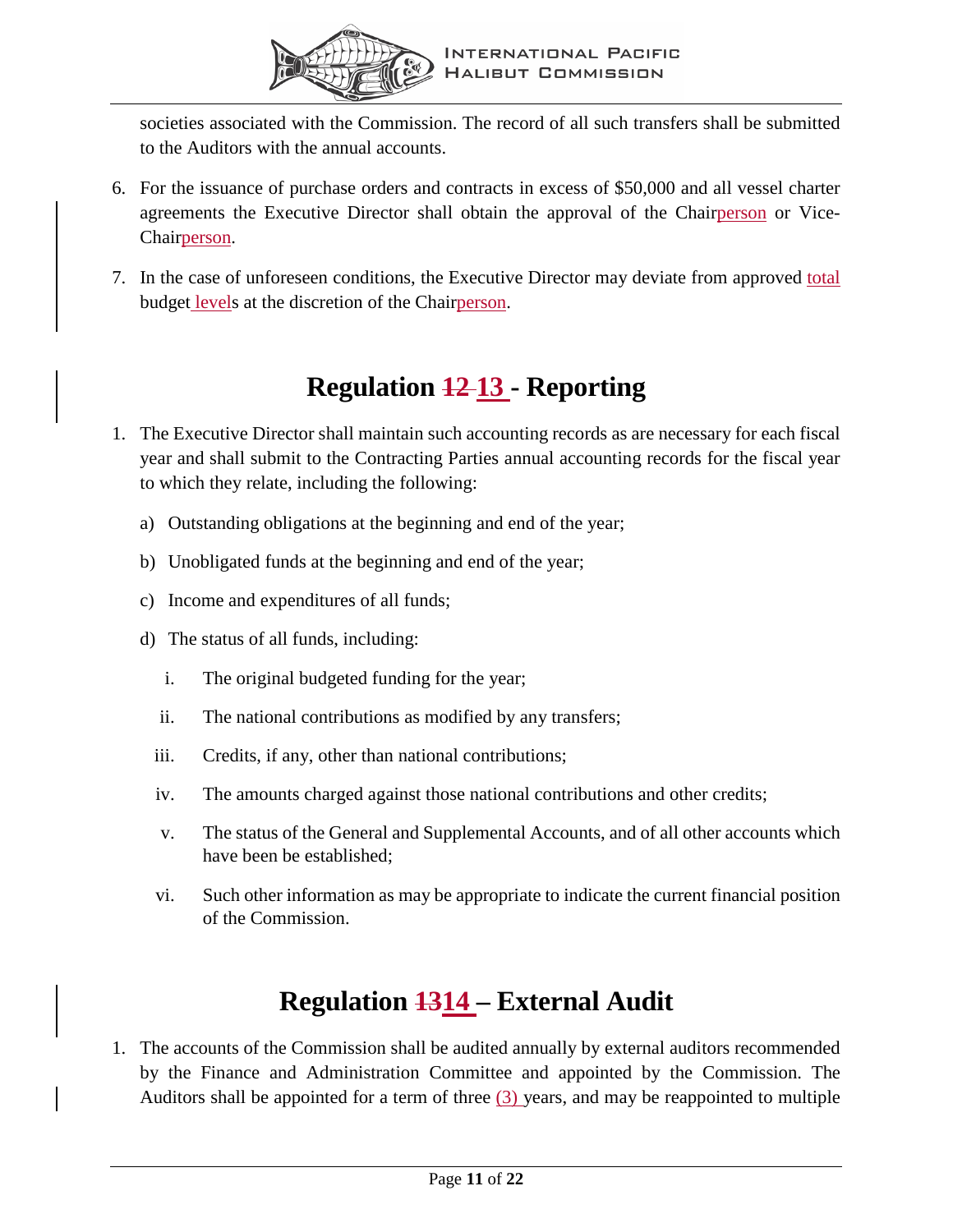

terms. The appointment is subject to annual Finance and Administration Committee approval within the term.

- 2. The annual accounts shall be submitted by the Executive Director to the Auditors appointed by the Commission not later than sixty (60) days after the end of a fiscal year.
- 3. The Auditors shall perform such an audit as they deem necessary to determine:
	- a) That the financial statements are in accord with the books and records of the Commission;
	- b) That the financial transactions reflected in the statements are in accordance with these Financial Regulations;
	- c) That the monies on deposit and on hand are vouched for by the Commission's depositories or by actual count.
	- d) Equity proportions for the Contracting Parties based on their contributions to the joint expenses shared by them under Article III, Paragraph 1 of the Convention.
- 4. The Auditors shall be sole judges as to the acceptance in whole or in part of certifications by the Executive Director or delegated Secretariat sStaff, and they may proceed to detailed examination and verifications of such financial records as they choose.
- 5. The Auditors, in addition to certifying the correctness of the accounts, may make such observations as they deem desirable with respect to the efficiency of the financial procedures, the accounting system, the internal financial controls, and in general, the financial consequences of administrative practices.
- 6. The Auditors shall have no power to disallow items in the accounts, but shall draw to the attention of the Executive Director for appropriate action any transaction with respect to which they entertain doubt as to legality or propriety.
- 7. The Auditors shall prepare a report on the accounts certified, and shall discuss their report with the Executive Director prior to submission to the Commission. The Auditors shall submit their report to the Commission not later than  $s$ ix-three  $(3)$  months following the end of the fiscal year to which the accounts relate.
- 8. The Commission may request the Auditors to perform certain specific examinations and issue separate reports on the results.

# **Regulation 14 15 – Bonding**

<span id="page-13-0"></span>1. The Executive Director and such other members of the IPHC's Secretariat s-Staff as may be deemed necessary shall be bonded in United States currency by a reputable bonding company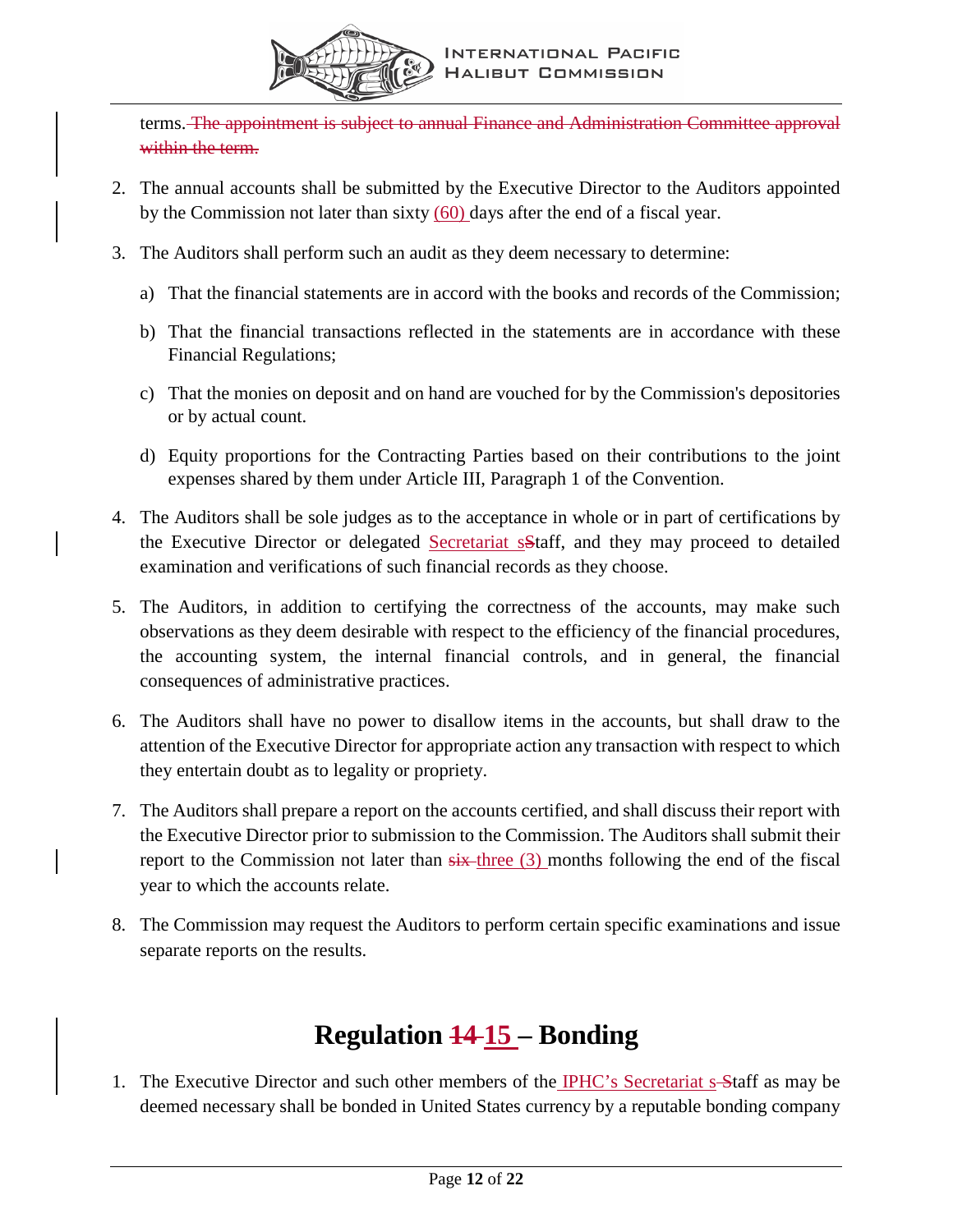

in amounts determined by the Commission. The cost of the premiums for bonding shall be assumed by the Commission.

# **Regulation 15 16 – Insurance**

<span id="page-14-0"></span>1. The Commission may take out suitable insurance policies with reputable financial institutions against normal risks to its assets, operations, and personnel.

# **Regulation 16 17 – Delegation of Authority**

<span id="page-14-1"></span>1. The Executive Director may delegate to other members of the **IPHC**'s Secretariat s<sup>5</sup>taff or the Commission such of his powers as he or she considers necessary for the effective implementation of these Regulations.

# **Regulation 17 18 – Interpretation**

<span id="page-14-2"></span>• The Chairperson may rule, after such consultation with the Commissioner's as the Chairperson deems necessary, in cases of doubt as to the interpretation and application of any of these Regulations.

# **Regulation 18 19 – General Provisions**

- <span id="page-14-3"></span>1. These Financial Regulations should be reviewed for their consistency and appropriateness at least biennially.
- 2. These Financial Regulations may be amended from time to time by vote of the Commission in accordance with the voting procedure noted in Rule 11 of the IPHC Rules of Procedure (2017, or any subsequent revision), provided such amendment is not inconsistent with the provisions of the Convention.
- 3. Copies of superseded Financial Regulations shall be archived by the Executive Director.
- 4. These Financial Regulations were adopted by consensus on XX January 2018, and supersede those previously adopted by the Commission on 17 September 2014.
- 1. These Financial Regulations were adopted September 17, 2014. They replace those adopted by the Commission in January 1972, as amended through January 2001, and shall become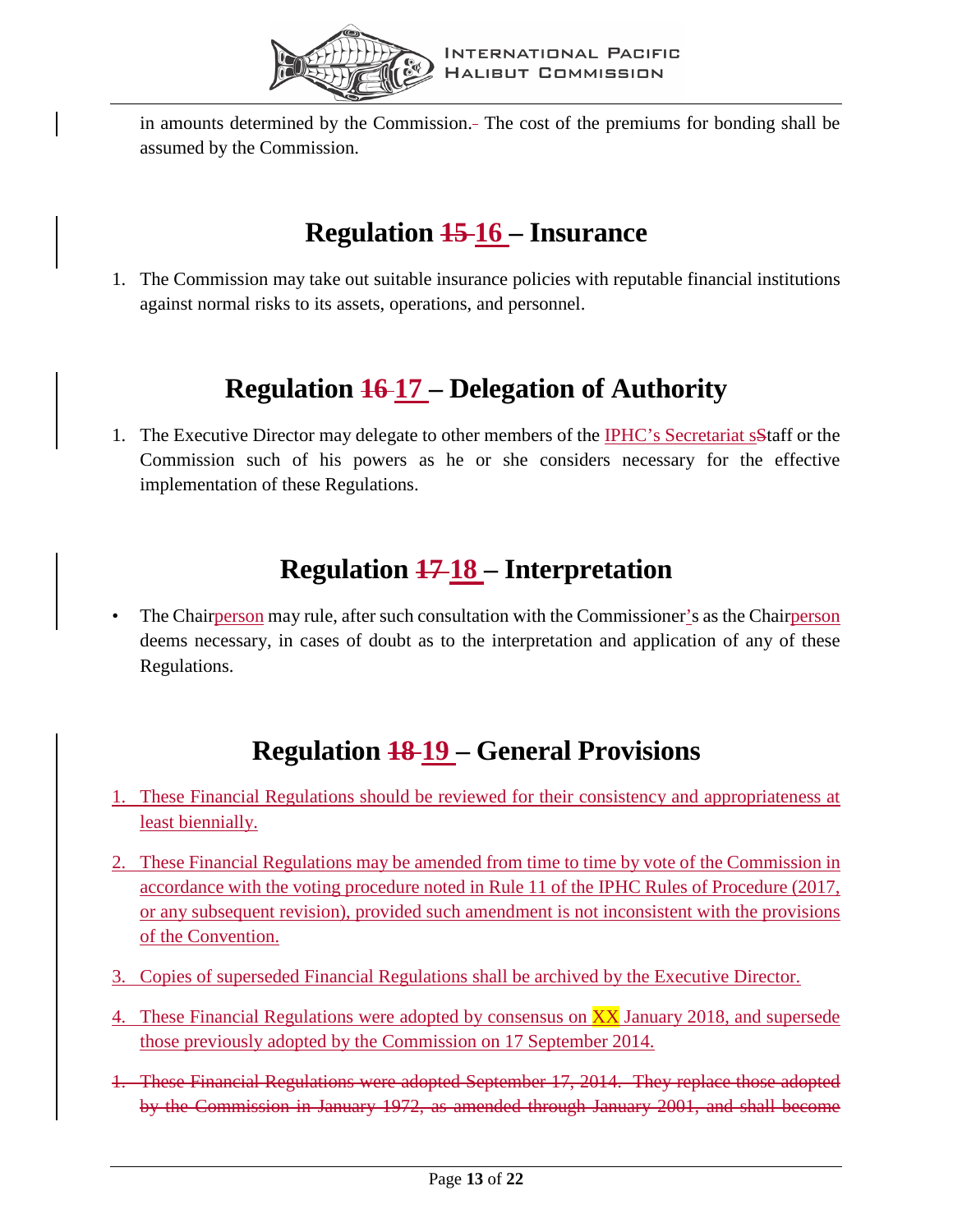

effective on the first day of the fiscal year beginning October 1, 2014. All previous financial rules and regulations shall become null and void at that time. Copies of previous financial rules and regulations shall be archived by the Executive Director for reference.

- 2. These Regulations may be amended only by the Commission.
- 3. These Rules should be reviewed by the Finance and Administration Committee at least biennially.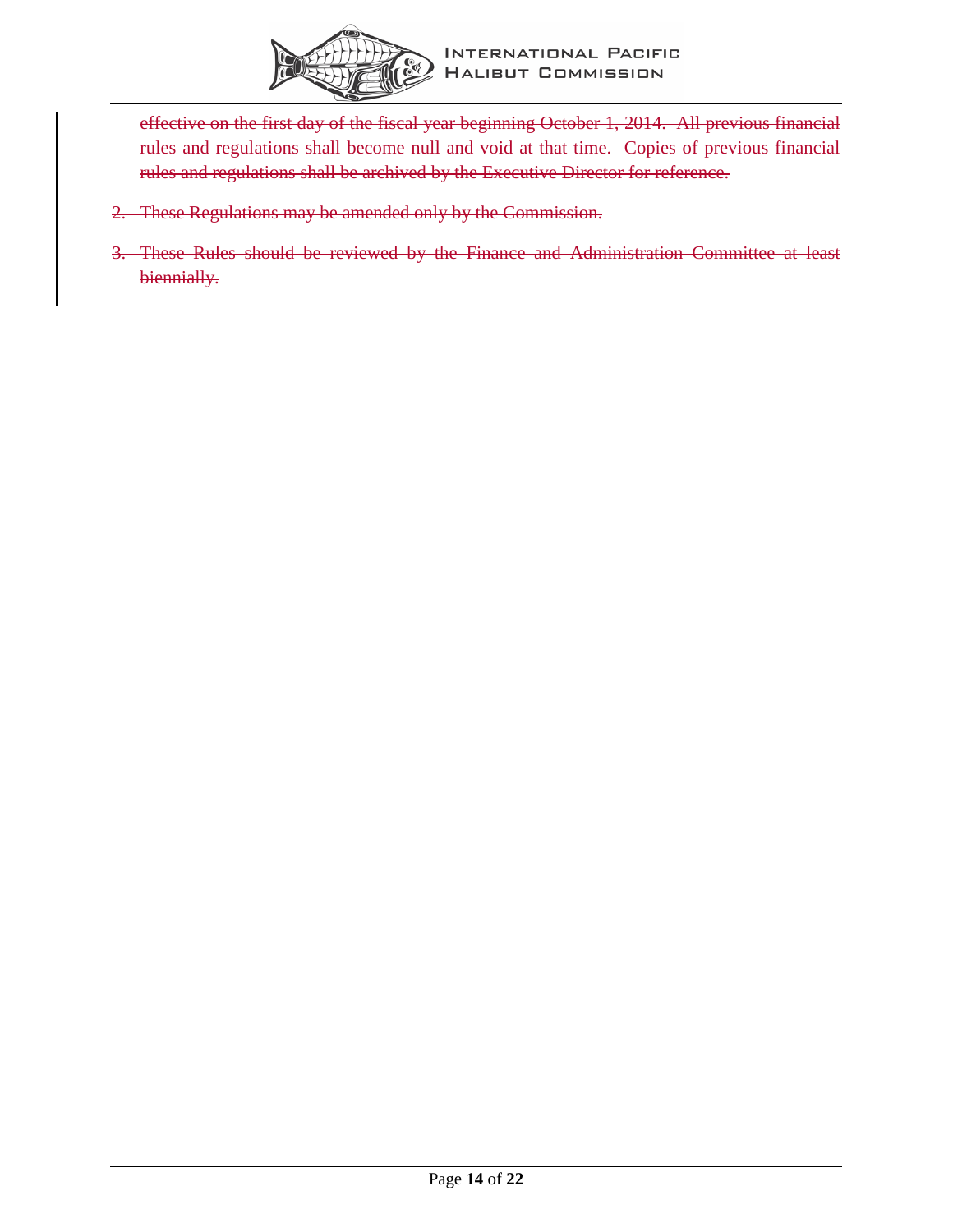

# <span id="page-16-0"></span>**APPENDIX I IPHC FUNDS AND INVESTMENT POLICY**

# **I. Introduction**

<span id="page-16-1"></span>This statement of funds and investment policy was adopted by the International Pacific Halibut Commission (IPHC) on September 17, 2014, pursuant to the Commission's Financial Regulations, to define the various funds held by the Commission and issue guidelines for their management. These policies supersede any previous funds and investment policies.

### **II. Responsibilities**

#### <span id="page-16-2"></span>Finance and Administration Committee (FAC).

As constituted by the Commission's Financial Regulations, the FAC&A Committee is responsible for monitoring the management of the Commission's financial assets.

The F&A CommitteeFAC shall review this funds and investment policy annually, to ensure it is consistent with the mission of the IPHC and accurately reflects current financial conditions. The F&A CommitteeFAC shall recommend any changes in this policy to the Commission.

#### Executive Director

The Executive Director is the Commission's fiduciary.  $-As$  specified by the Commission's Financial Regulations, the Executive Director is accountable to the Commission for the proper management of the Commission's financial resources.

The Executive Director is authorized to delegate certain responsibilities to Staff members. With Commission approval, the Executive Director may also delegate certain responsibilities to professional financial experts in various fields. These professional financial services include, but are not limited to, investment management, investment custodian, and additional specialists. In particular, it is anticipated that the services of a registered investment manager may be engaged to manage portions of the Reserve and/or Endowment Funds if the total funds exceed \$10 million USD.

#### Professional Financial Services

The following procedure shall be used to engage or replace professional financial services, using the example of an investment manager: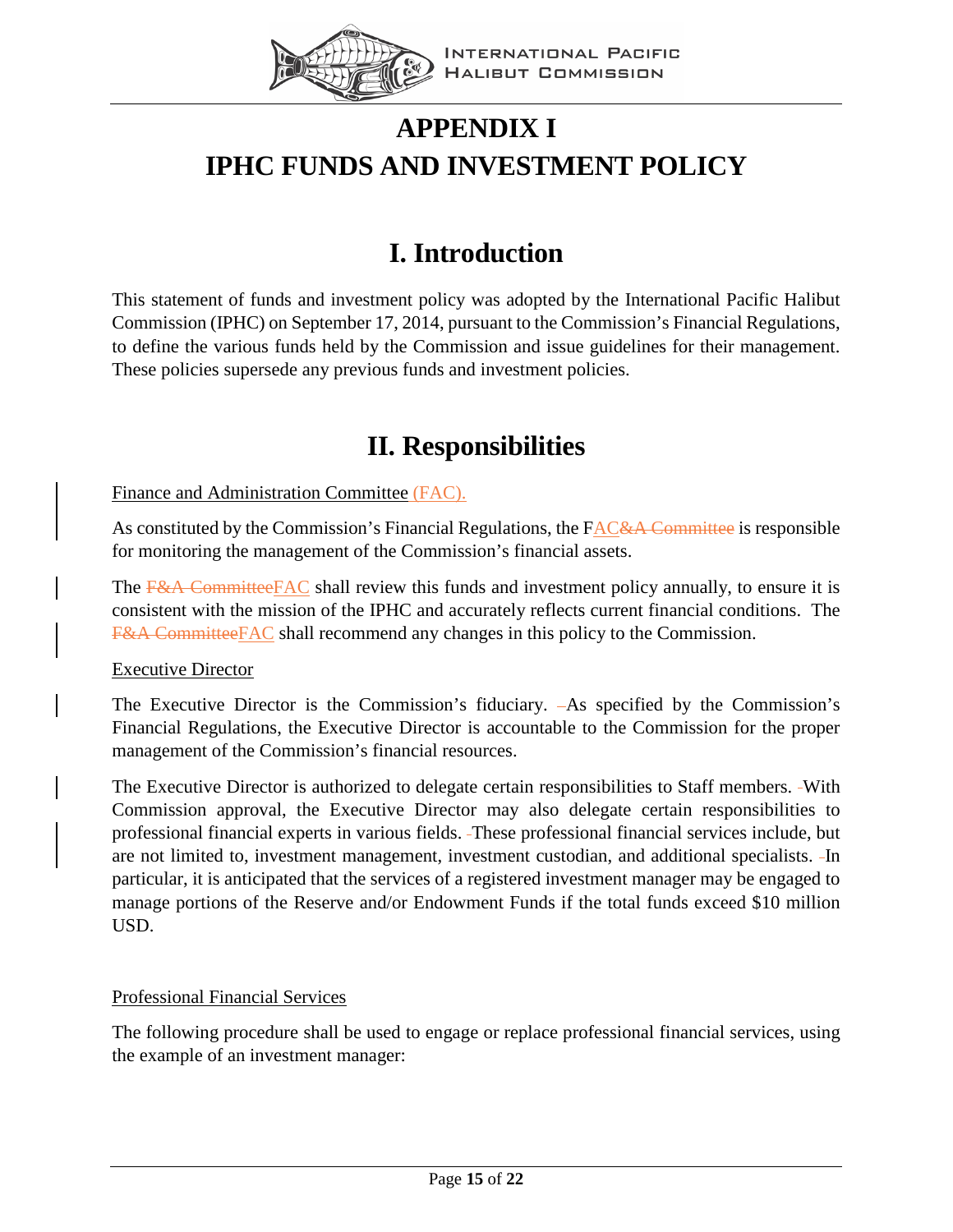

- 1. If the F&A CommitteeFAC deems it necessary, the Executive Director will recommend the hiring or replacing of an investment manager to the  $F&A$  Committee AC.
- 2. The Administrative Officer will nominate prospective candidates and send a request for proposal to each candidate.
- 3. The Administrative Officer, Assistant Director, and Executive Director will review proposals and interview candidates to determine appropriate investment manager(s) and pass their findings to the F&A CommitteeFAC.
- 4. The F&A CommitteeAC will make the hiring recommendation to the Commissioners, who shall have the final approval.

### **III. Suitable and Authorized Investments**

<span id="page-17-0"></span>For the purposes of managing investment risk the following investment vehicles will be permitted by this policy:

- **Interest-Bearing Savings Account** Federally insured (FDIC/NCUA) institutional saving account. Institution defined as state or federally chartered bank or credit union.
- **Certificate of Deposit (CD)** Federally insured (FDIC/NCUA) institutional time deposit. Institution defined as state or federally chartered bank or credit union. Aggregate investments per entity must be at or below insurable limit.
- **Money Market Mutual Funds** Mutual Fund investing in short-term debt securities and U.S. treasury obligations for preservation of capital and maintaining liquidity. Funds include, but are not limited to, Wells Fargo Government Money Market (WFGXX) and Wells Fargo Advantage Money Market (WMMXX)
- **Interest Bearing Checking Account** Federally insured (FDIC/NCUA) institutional checking account. Institution defined as state or federally chartered bank or credit union.
- **U.S. Treasury Obligations** Direct obligations of the United States Treasury whose payment is guaranteed by the United States. Direct obligations include, but are not limited to, U.S. Treasury Bills, U.S. Treasury Notes, U.S. Treasury Bonds, U.S. Treasury Inflation-Protected Securities (TIPS), and Zero Coupon Securities (STRIPS).
- **U.S Agency Obligations** U.S. Government Agencies, Government-Sponsored Enterprises (GSE's), Corporations, or Instrumentalities of the U.S. Government. U.S. U.S. Agency Obligations include, but are not limited to, Federal National Mortgage Association ((FNMA), Federal Home Loan Mortgage Corporation (FHLMC), Federal Home Loan Bank (FHLB), and Federal Farm Credit Bureau (FFCB). Agency obligations that have been securitized in collateralized mortgage trusts are prohibited.
- **Mutual Funds (U.S. Government-Backed Only)** Investments are limited to mutual funds consisting of 100% U.S. Government Obligations. Funds include, but are not limited to, Wells Fargo 100% Treasury (WFTXX) and Wells Fargo Advantage Treasury Plus (PIVXX).
- **Corporate Paper** Unsecured short-term promissory notes issues by corporations, municipalities, and sovereigns for a specific maturity at a stated rate of interest. To be eligible for purchase, the rating of the note must be at least P1 by Moody's Investor Service and/or A1 by Standard & Poor's Corporation.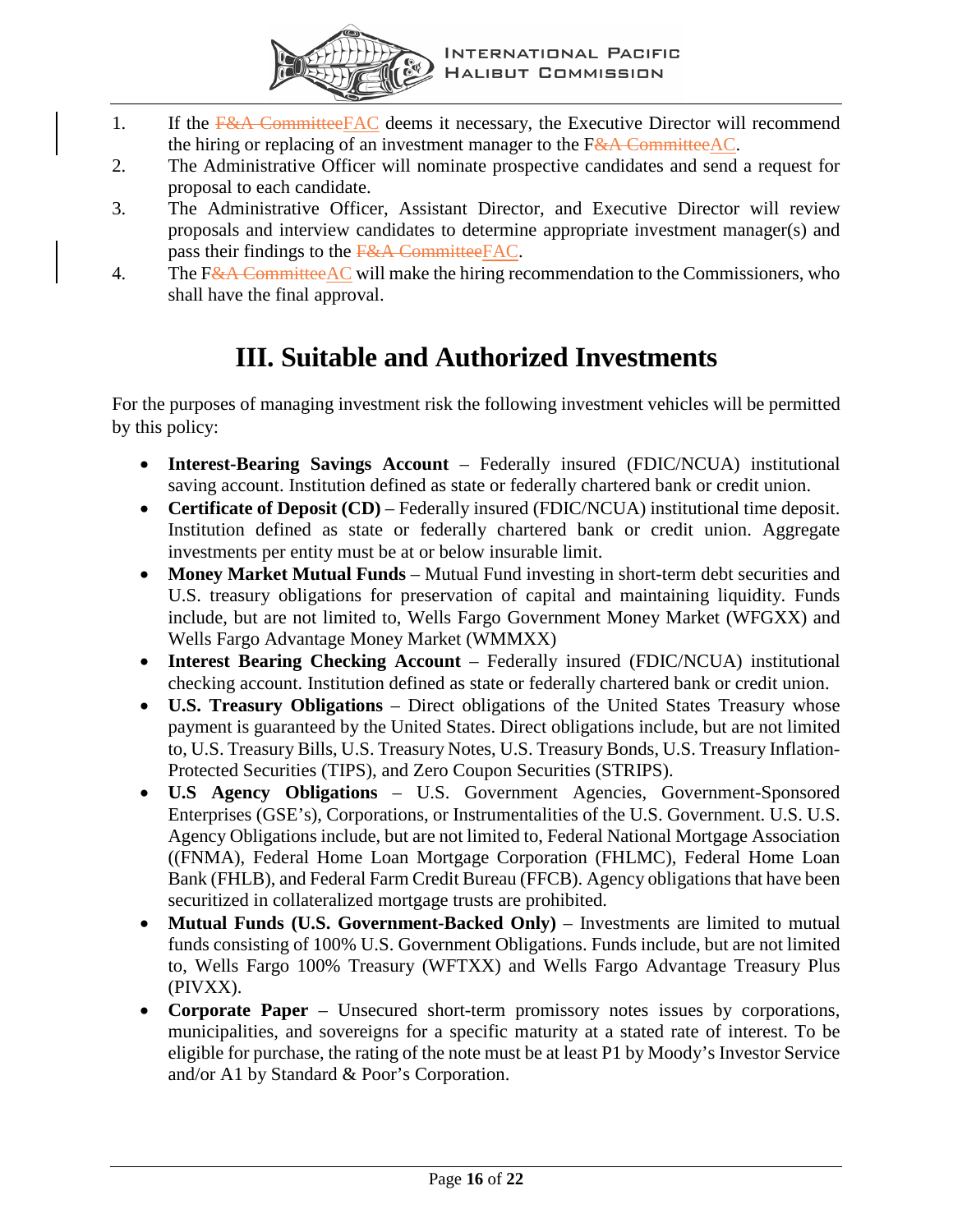

# **IV. Authorized IPHC Funds**

<span id="page-18-0"></span>For the purposes of managing investment risk and to optimize investment returns within acceptable risk parameters, the following funds will be created and held as separate investments, with separate regulations and rules for each pool of funds. The Executive Director will recommend the dollar amounts to be held in each fund. The specific policies for managing each of these funds are detailed in the subsequent sections of this document.

#### Operating Fund Pool

- General (Fund 10)
- Supplemental (Fund 20)

#### Restricted Fund Pool

- Leave Liability (Fund 30)
- Annuitant Medical (Fund 40)
- Reserve (Fund 50)

#### Endowment Fund Pool

• Scholarship (Fund 60)

### **V. Operating Fund Pool**

#### <span id="page-18-2"></span><span id="page-18-1"></span>**Purpose**

The purpose of the Operating Fund Pool accounts is to provide sufficient cash to meet the day-today financial obligations of the IPHC in a timely manner. Requirements for credits to and expenditures from the two funds in this pool are specified in the Financial Regulations.

#### <span id="page-18-3"></span>**Fund Descriptions and Rules**

#### General Fund (Fund 10)

The General Fund is an appropriations fund and shall be used to support the general operations and administrative expenditures of the Commission. Prior to 2014, the General Fund was known as the "Appropriations Fund."

#### Supplemental Fund (Fund 20)

The Supplemental Fund is a working capital fund and shall be used to support the StandardizedFisheries-Independent Setline Survey (FISS) and associated research.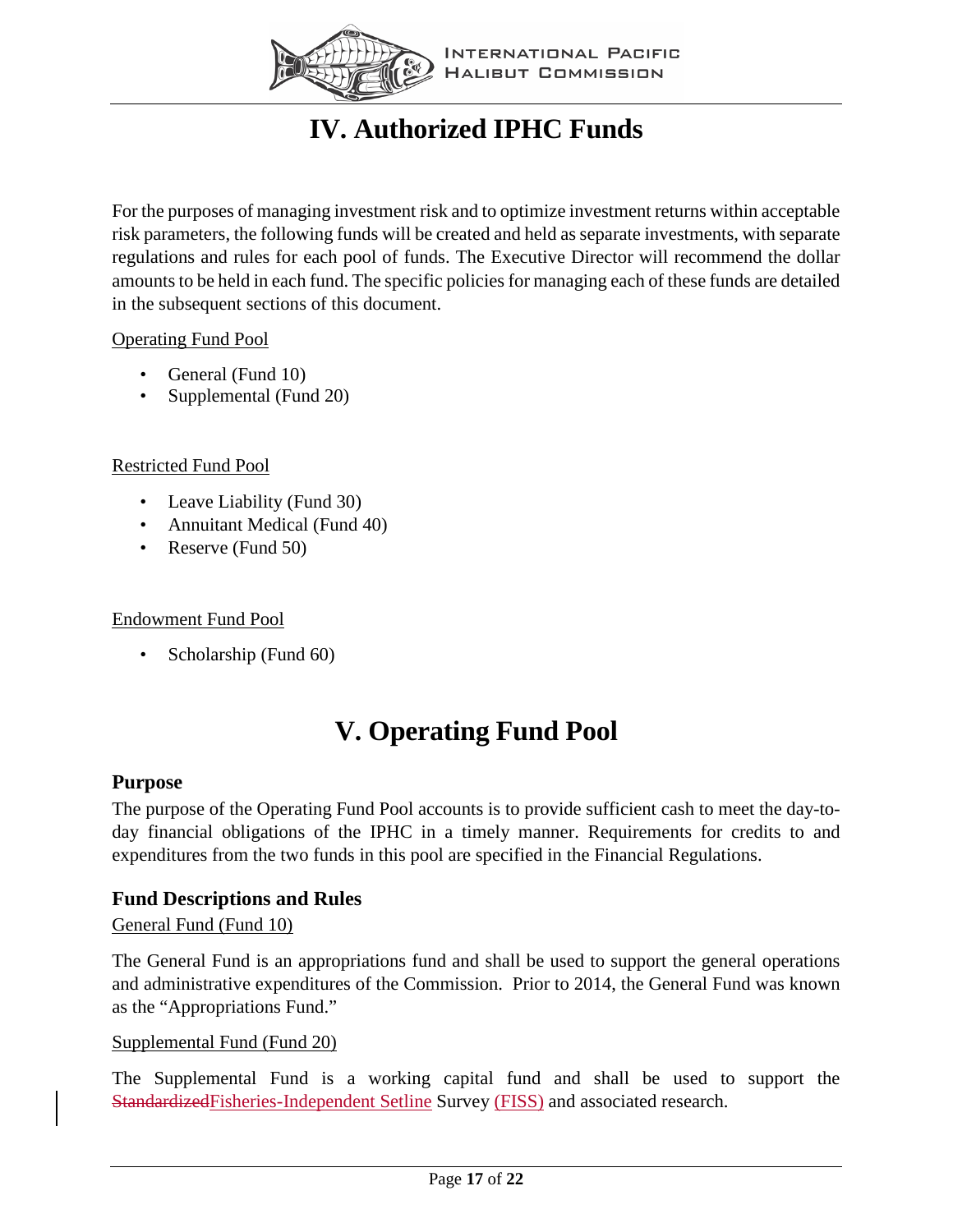

#### <span id="page-19-0"></span>**Investment Guidelines**

#### **Objectives**

The investment objectives of the Operating Fund are:

- Preservation of capital
- **Liquidity**
- Optimization of investment return within the constraints of the first two objectives

#### Allowable Investments

Operating Fund Pool funds may be invested as follows:

- Interest-bearing savings account
- Certificates of deposit;
- Money market mutual funds;
- Interest-bearing checking accounts;
- U.S. Treasury obligations;
- U.S. agency obligations;
- Mutual funds (U.S. Government-backed only).

#### Maturity

Investments should be scheduled in such a way to assure adequate cash flow.

- The maturities on investments for the Operating Fund Pool shall be 18 months or less.
- The weighted average for maturity shall be less than nine months.

#### Reporting

The Executive Director or his/her designee shall prepare the following reports for presentation on at least an annual basis to the FAC &A Committee including:

- Schedule of investments (issue and rate)
- Interest income year to date
- Weighted average for maturity

### **VI. Restricted Fund Pool**

#### <span id="page-19-2"></span><span id="page-19-1"></span>**Purpose**

The purpose of the Restricted Fund Pool accounts is to meet the specific expense needs for each account and to improve the return on funds held for expenditure for up to five years.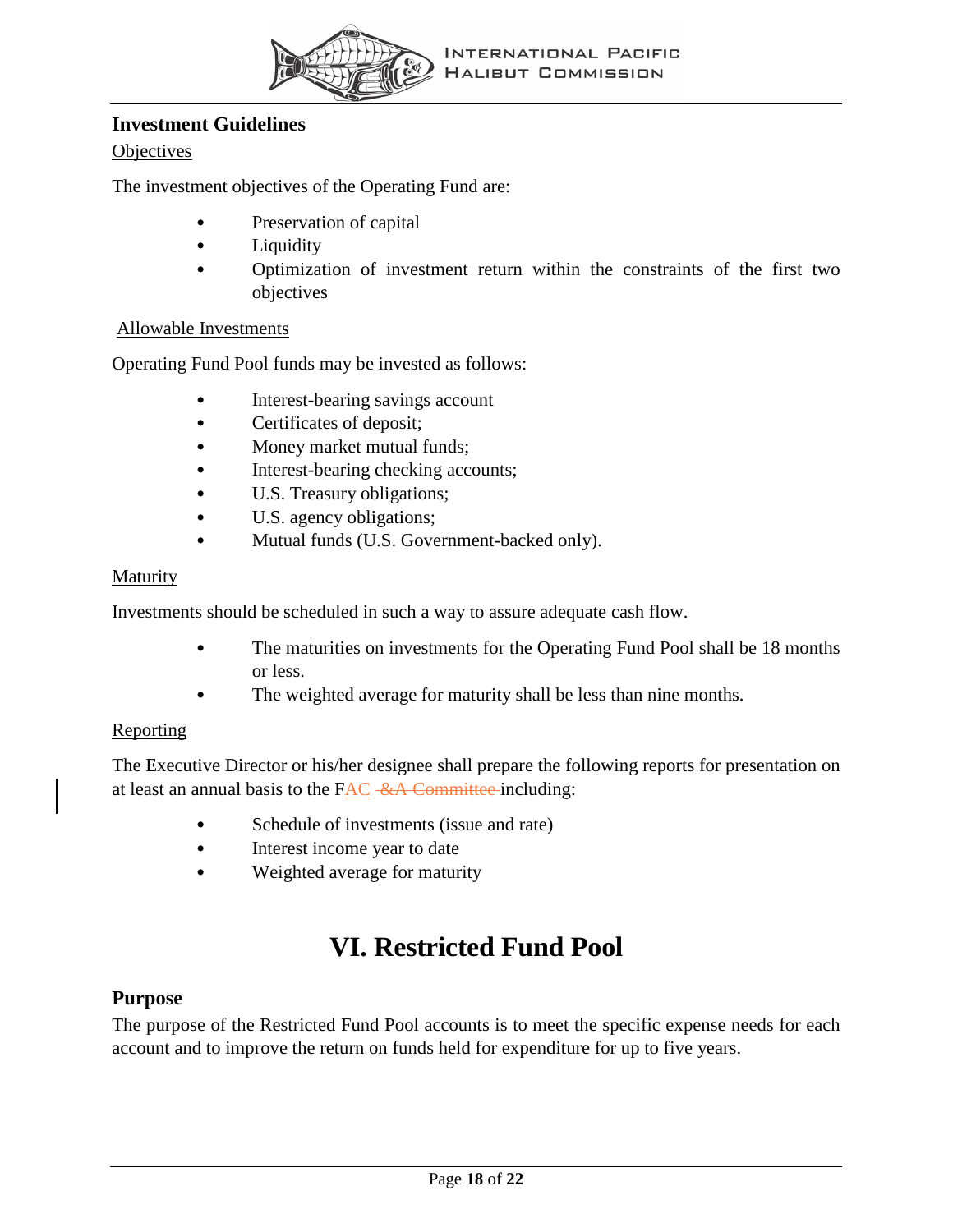

#### <span id="page-20-0"></span>**Fund Descriptions and Rules**

#### Leave Liability Fund (Fund 30)

The purpose of the Leave Liability Fund is to provide funds for outstanding leave liabilities that may be cashed out by employees upon retirement or resignation. Funds are maintained within the account to account for projected leave liabilities within the next 24 months. This is estimated by projecting retirements and staff turnover. Interest earned is retained in the account. Requests are made at the IPHC Annual Meeting for additional funds to provide adequate funding to meet the purpose of the account.

#### Medical Annuitant Fund (Fund 40)

The IPHC provides paid medical premiums (private and government) for IPHC retirees. The Medical Annuitant Fund provides the funds to pay these premiums. Funds are maintained within the account to meet obligations stated in the triennial actuarial valuation. The actuarial valuation report will be conducted by a reputable third party actuarial firm and include future assets and liabilities based on economic and demographic assumptions. Expense of the valuation will be charged against the fund. Interest earned is retained in the account. Requests are made at the IPHC Annual Meeting for additional funds to replenish the account.

#### Reserve (Fund 50)

The Reserve Fund provides the funds to respond to unforeseen contingencies that cannot be met by the Operating Fund Pool accounts alone.

#### *Account Guidelines*

- The fund is limited to a maximum of \$1.0 million USD
- Interest credited to the Reserve Fund in a fiscal year will be transferred to the Supplemental Fund at the beginning of the following fiscal year, if the balance exceeds the maximum
- The Reserve Fund shall be maintained at a minimum of \$500,000 USD unless through specific action by the Commission
- No more than 50% of the Reserve Fund may be utilized within a fiscal year without voted approval of the Commission
- The ordered priorities for use of the Reserve Fund will be 1) core staff costs; 2) ongoing administrative and operations costs related to fishery monitoring and assessment; 3) research costs
- Subject to annual confirmation by the Commission, the Executive Director may withdraw funds from the Reserve Fund, up to, but not exceeding the limit of the Executive Director's discretionary spending authority in any fiscal year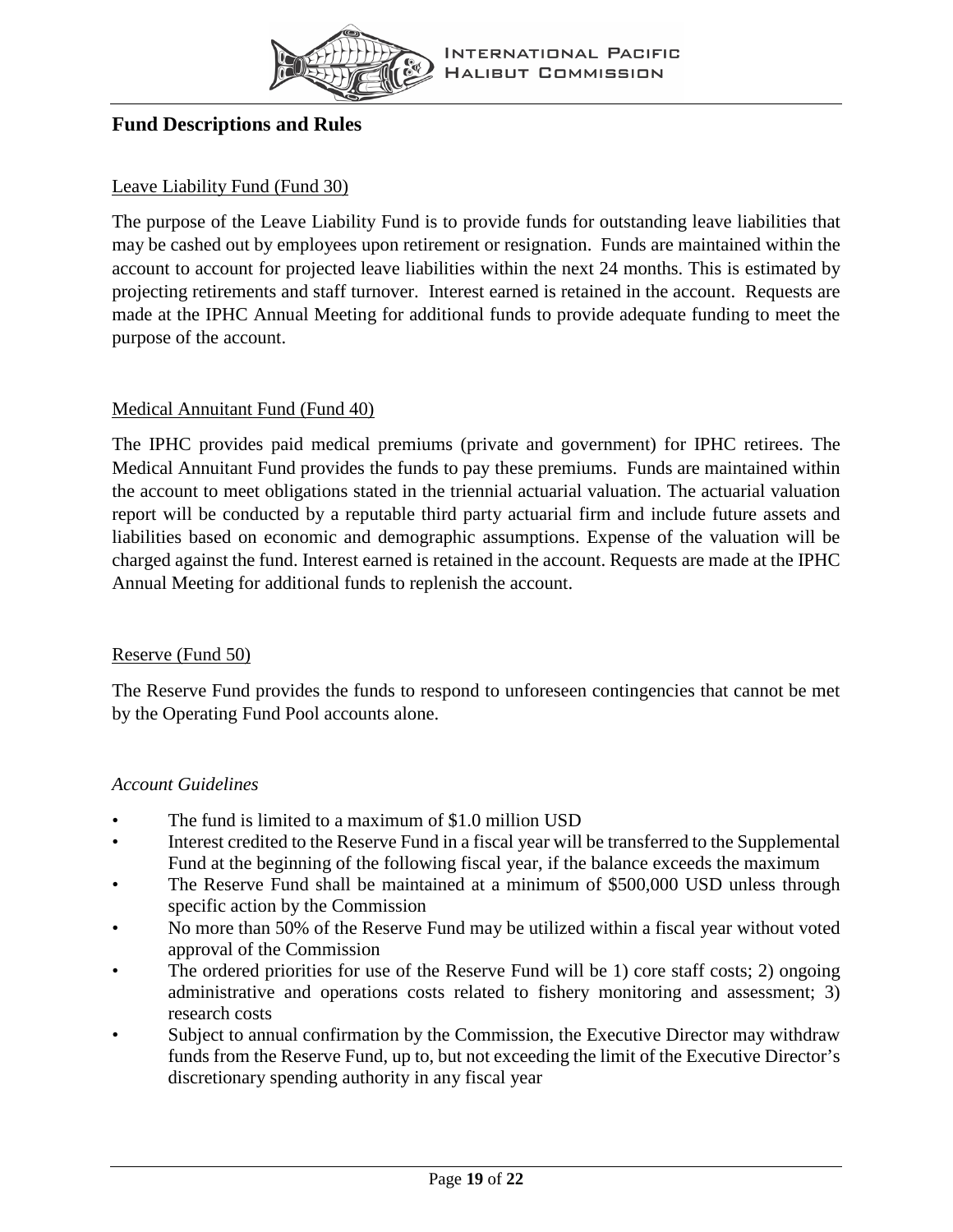

- Proposals for use of the Reserve Fund will be submitted to the Commission by the Executive Director. Such proposals must identify the circumstances that require Reserve Funds; measures or circumstances that will avoid additional requirements from the Reserve Fund; and, measures or circumstances that will result in replenishment of the Reserve Fund
- Proposals for use of the Reserve Fund will be reviewed by the FAC&A Committee and recommendation for their approval forwarded to the Chair of the Commission. Upon recommendation of the Commission, the Commission, approve the Executive Director's proposals for use of the Reserve Fund.

#### <span id="page-21-0"></span>**Investment Guidelines**

#### **Objectives**

- Preservation of capital
- Liquidity
- To optimize the investment return within the constraints above

#### Allowable Investments

Restricted Fund Pool funds may be invested as follows:

- Interest-bearing savings account
- Certificates of deposit;
- Money market mutual funds;
- Interest-bearing checking accounts;
- U.S. Treasury obligations;
- U.S. agency obligations;
- Mutual funds (U.S. Government-backed only).

#### Maturity

Investments should be scheduled in such a way to assure adequate cash flow to meet anticipated expense needs.

- The maturities on investments for the Restricted Fund Pool shall be 60 months or less.
- The weighted average for maturity shall be less than 36 months.

#### **Reporting**

The Executive Director or his/her designee shall prepare the following reports for presentation on at least an annual basis to the  $FAC$ -&A Committee including:

- Schedule of investments (issue and rate)
- Interest income year to date
- <span id="page-21-1"></span>Weighted average for maturity

### **VII. Endowment Fund Pool**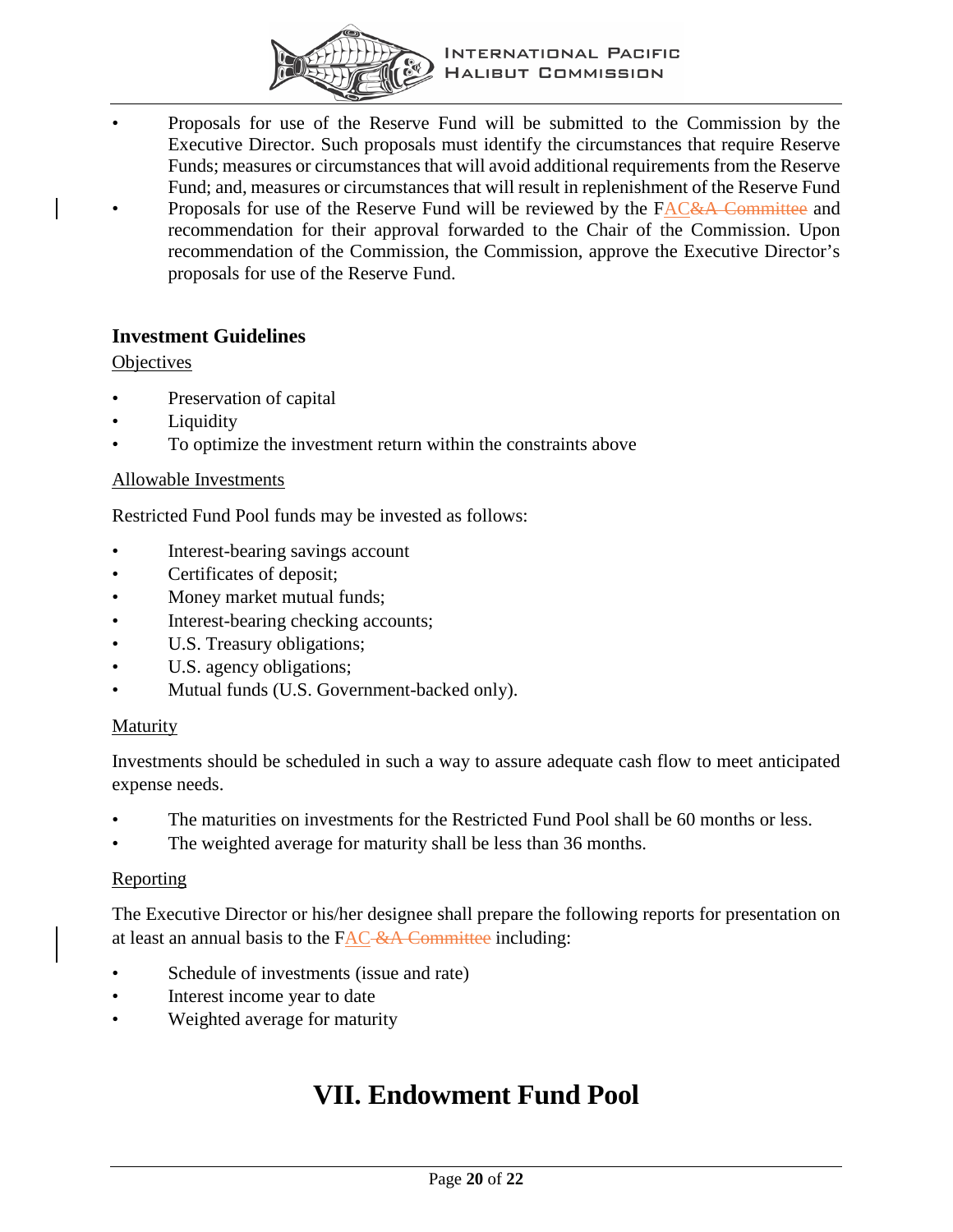

### <span id="page-22-0"></span>**Purpose**

The purpose of the Endowment Fund Pool account(s) is to provide permanent funding for the specific fund(s) within the pool. The assets within each fund shall be managed in such a way as to facilitate the fund's stated objective. At the discretion of the Commissioners the principal may be used if necessary, but must be refunded within 12 months. Requests are made during the annual budget process if it becomes necessary for additional funds to augment or replenish the account(s).

### <span id="page-22-1"></span>**Fund Descriptions and Rules**

#### Scholarship Fund (Fund 60)

The Scholarship Fund provides endowment funds for the annual undergraduate scholarship awarded each year by the IPHC. The principal is maintained at a minimum level of \$260,000 and is required to produce \$8,000 in annual earnings on a long-term basis. Earnings are retained in the account and may be used for the fund's endowed activities.

Scholarship awards and the amount of the award are subject to the rules and actions of the Scholarship Committee.

#### *Account Guidelines*

- The principal endowment level is currently \$260,000
- In the event the principal is below the endowment level, funds should be authorized by the Commission to replenish the account
- Currently the award provides an annually renewal scholarship of \$24,000 USD, payable directly to the award winner
- IPHC will award up to one new scholarship every otherper year
- Each scholarship is renewable for three additional years (can be non-consecutive years)
- Renewal is dependent on 1) sufficient academic progress (maintaining a 3.0 GPA) and 2) continued undergraduate status

#### <span id="page-22-2"></span>**Investment Guidelines**

#### **Objectives**

- Preservation of capital
- Sufficient growth of capital to meet stated objective
- Control and understanding of potential risk
- To optimize the investment return within the constraints above

#### Allowable Investments

Endowment Fund Pool funds may be invested as follows:

- Interest-bearing savings account
- Certificates of deposit;